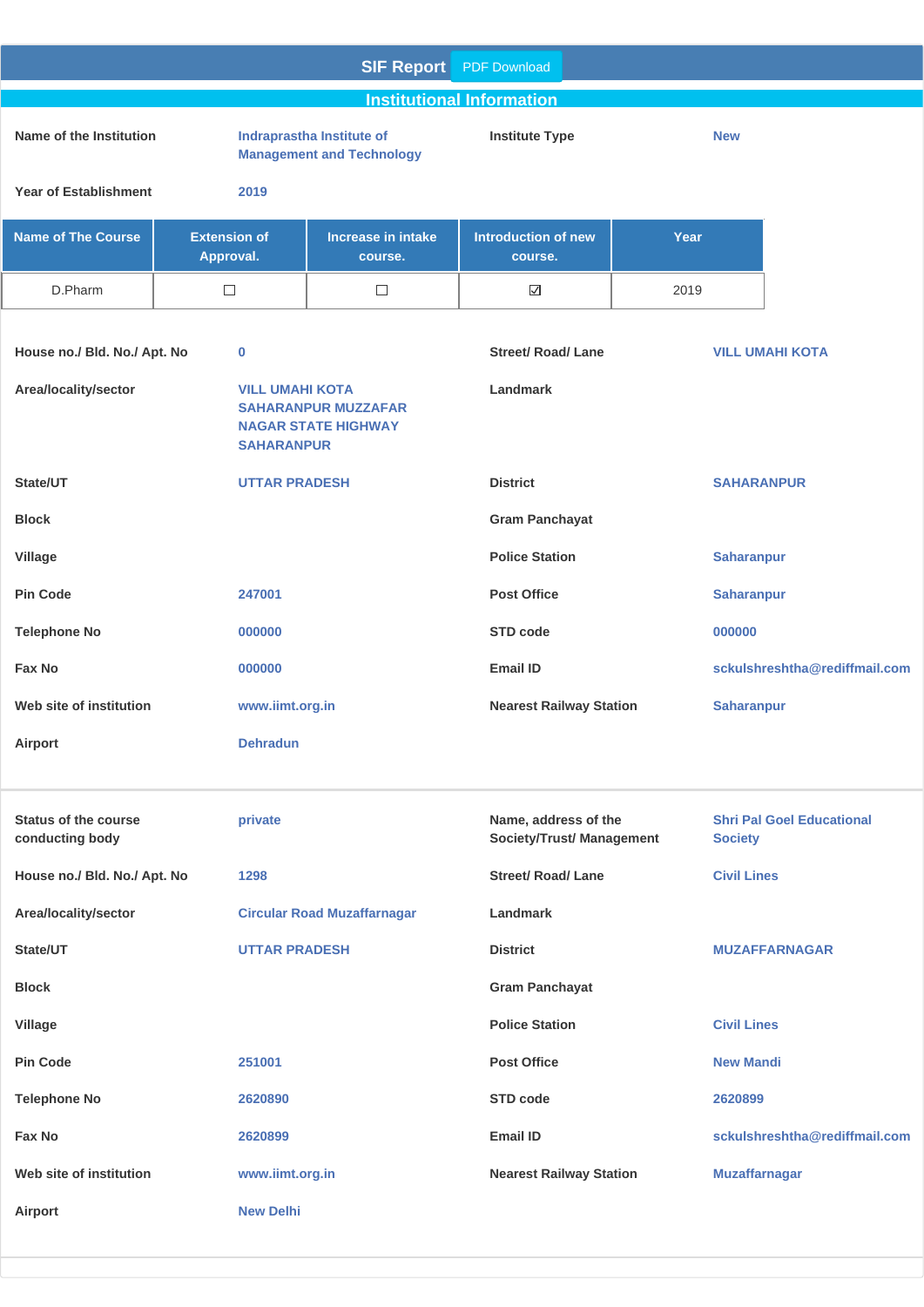| Appointment letter                            | <b>View</b>                 |                                |                       |
|-----------------------------------------------|-----------------------------|--------------------------------|-----------------------|
| Name of the Head of the<br><b>Institution</b> | <b>Akhilesh Kumar Singh</b> |                                |                       |
| House no./ Bld. No./ Apt. No                  | 505                         | <b>Street/ Road/ Lane</b>      | <b>K G R Popular</b>  |
| Area/locality/sector                          | <b>Phadia Varahasi</b>      | Landmark                       |                       |
| State/UT                                      | <b>UTTAR PRADESH</b>        | <b>District</b>                | <b>VARANASI</b>       |
| <b>Block</b>                                  |                             | <b>Gram Panchayat</b>          |                       |
| Village                                       |                             | <b>Police Station</b>          | <b>Pandapur</b>       |
| <b>Pin Code</b>                               | 221007                      | <b>Post Office</b>             | <b>Phadia</b>         |
| <b>Telephone No</b>                           | 000000                      | <b>STD code</b>                | 000000                |
| Fax No                                        | 000000                      | <b>Email ID</b>                | akycreation@gmail.com |
| Web site of institution                       |                             | <b>Nearest Railway Station</b> | <b>Varanasi</b>       |
| Airport                                       | <b>New Delhi</b>            |                                |                       |

### **Details of Affiliation Fee Paid**

| <b>Name of The Course</b> | <b>Affiliation Fee Paid up to</b> |
|---------------------------|-----------------------------------|
| D.Pharm                   |                                   |

### **Admission details for the Past Three Years for the courses conducted by the institution**

| Name of The Course |      | <b>Actual No. of Admissions</b><br><b>Sanctioned intake</b><br><b>Remarks</b> |      |      |      |      |  |
|--------------------|------|-------------------------------------------------------------------------------|------|------|------|------|--|
|                    | 2018 | 2017                                                                          | 2016 | 2018 | 2017 | 2016 |  |
| D.Pharm            |      |                                                                               |      |      |      |      |  |

#### **Approval Status**

| <b>Name of The Course</b>                      | <b>Approved Up To</b> | <b>Approved Intake</b> | <b>Actually Admitted</b> |  |
|------------------------------------------------|-----------------------|------------------------|--------------------------|--|
| D.Pharm                                        | 2019                  | 0                      | 0                        |  |
| State Govenment Approval Document              |                       | <b>View</b>            |                          |  |
| <b>Examination Authority Approval Document</b> |                       | <b>View</b>            |                          |  |

PCI Authority Approval Document [View](http://www.sif.nic.in/institute/getmongoPdfFile.do?renreceiptid=0522d435-736b-4af3-a858-9cdc7775c295&tablename=pciapproval)

# **Status of Application Name of The Course Extension of Approval** Increase intake of seats **Accuration Current Intake Proposed Intake** D.Pharm No default 60 60

#### **Institution seeking Extension of Approval Details**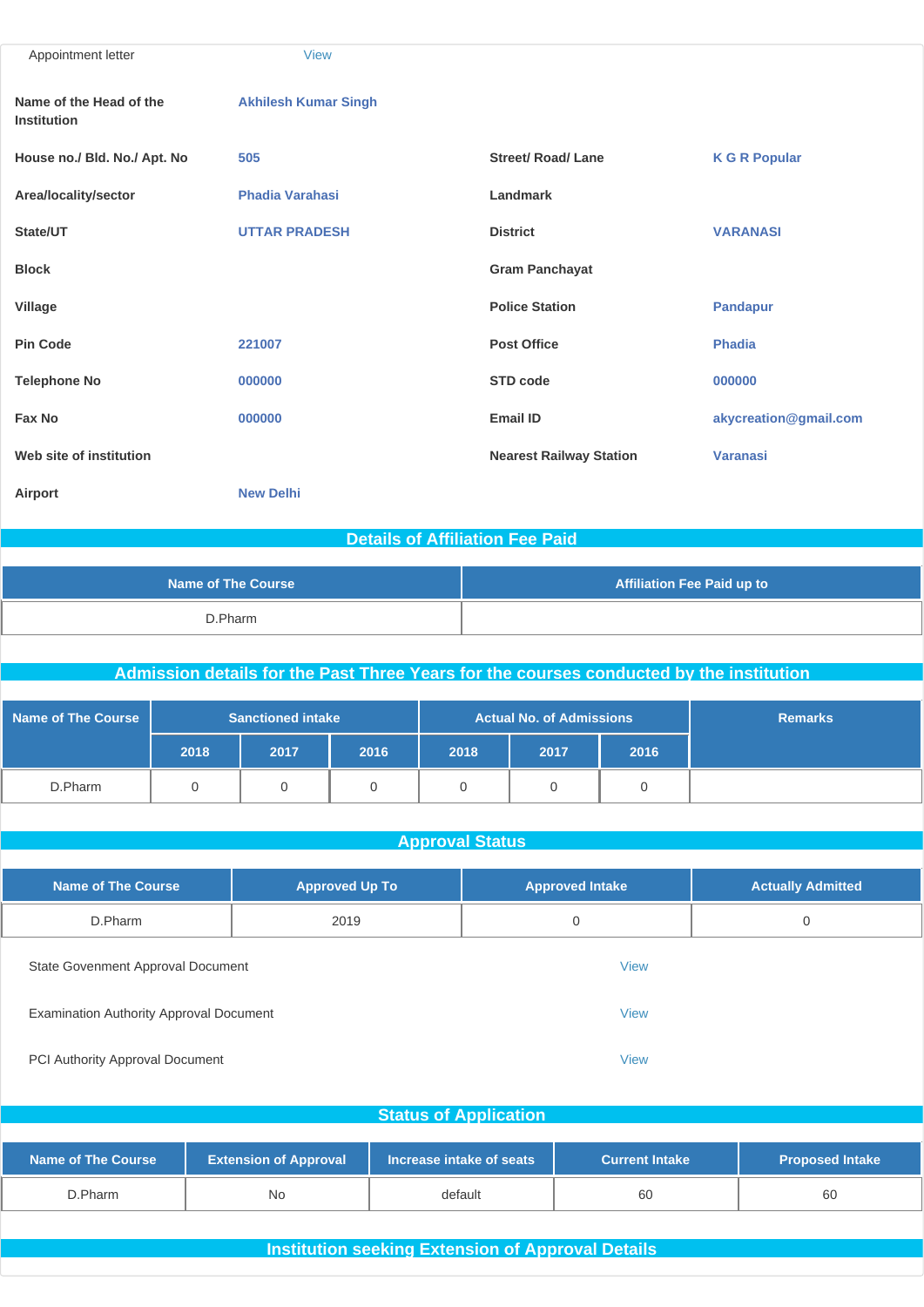| Name of The Course | <u>l Compliance status with respect to Remarks of the Previous Inspection Report <math>^{\dagger}</math></u> |
|--------------------|--------------------------------------------------------------------------------------------------------------|
| D.Pharm            | Not Compiled                                                                                                 |
|                    |                                                                                                              |

(Enclose Copy of Previous Inspection report) [View](http://www.sif.nic.in/institute/getmongoPdfFile.do?renreceiptid=43f9e525-b16a-4bab-965b-c885f7d81ac8&tablename=instutionseeking)

 $\overline{\phantom{a}}$ 

L

|                                                                                                                                                |                                                                   | <b>Details of Examining Authority for the course</b>                                                     |                                 |  |  |
|------------------------------------------------------------------------------------------------------------------------------------------------|-------------------------------------------------------------------|----------------------------------------------------------------------------------------------------------|---------------------------------|--|--|
|                                                                                                                                                | <b>Name of The Course</b>                                         | <b>Examine Authority</b>                                                                                 |                                 |  |  |
|                                                                                                                                                | D.Pharm                                                           | The Secretary Uttar Pradesh Board of Technical Education Guru Govind<br>Singh Marg Lucknow Uttar Pradesh |                                 |  |  |
| Appendix - I                                                                                                                                   | Click to View Appendix - I                                        |                                                                                                          |                                 |  |  |
| Appendix - II                                                                                                                                  | Click to View Appendix - II                                       |                                                                                                          |                                 |  |  |
|                                                                                                                                                | <b>Accreditation Information</b>                                  |                                                                                                          |                                 |  |  |
| <b>Accredited by</b>                                                                                                                           | $\Box$<br>NBA.                                                    | $\Box$ NAAC.                                                                                             | $\boxdot$ Not<br>Applicable.    |  |  |
|                                                                                                                                                |                                                                   | <b>Infrastructure Details</b>                                                                            |                                 |  |  |
| <b>Independent Building Status</b>                                                                                                             | <b>YES</b>                                                        | <b>Remarks</b>                                                                                           | <b>Seprate Pharmacy Block</b>   |  |  |
| <b>Separate Campus Status</b>                                                                                                                  | <b>NO</b>                                                         | <b>Remarks</b>                                                                                           | <b>Joint Campus</b>             |  |  |
| Wing of another college Status                                                                                                                 | <b>YES</b>                                                        | <b>Remarks</b>                                                                                           | <b>Wing of IIMT</b>             |  |  |
| <b>Multi Institutional Campus</b><br><b>Status</b>                                                                                             | <b>YES</b>                                                        | <b>Remarks</b>                                                                                           | <b>Engineering College</b>      |  |  |
| <b>Whether other Educational</b><br>Institutions/Courses are also<br>being run by the Trust /<br>Institution in the same Building<br>/ campus? | <b>YES</b>                                                        | <b>Remarks</b>                                                                                           | <b>B</b> Tech                   |  |  |
| <b>Availability of Land</b>                                                                                                                    | 2.5 acres District<br><b>HQ/Corporation/Municipality</b><br>limit | <b>Status</b>                                                                                            | <b>YES</b>                      |  |  |
| <b>Remarks</b>                                                                                                                                 | <b>Land of SPGES</b>                                              | Land Details to be in name of<br><b>Trust and Society (Records to</b><br>be enclosed)                    | Own                             |  |  |
|                                                                                                                                                |                                                                   | <b>View</b>                                                                                              |                                 |  |  |
| <b>Sale Deed</b>                                                                                                                               | <b>View</b>                                                       | <b>Remarks</b>                                                                                           | <b>Three Sale Deed</b>          |  |  |
| <b>Approved Building</b><br>Plan                                                                                                               | <b>View</b>                                                       | <b>Remarks</b>                                                                                           | <b>Approved Map</b><br>enclosed |  |  |
| <b>Total Builtup area of the</b><br>institution                                                                                                | 3675                                                              |                                                                                                          |                                 |  |  |
| <b>Instructional area</b>                                                                                                                      | 1418                                                              | <b>View</b>                                                                                              |                                 |  |  |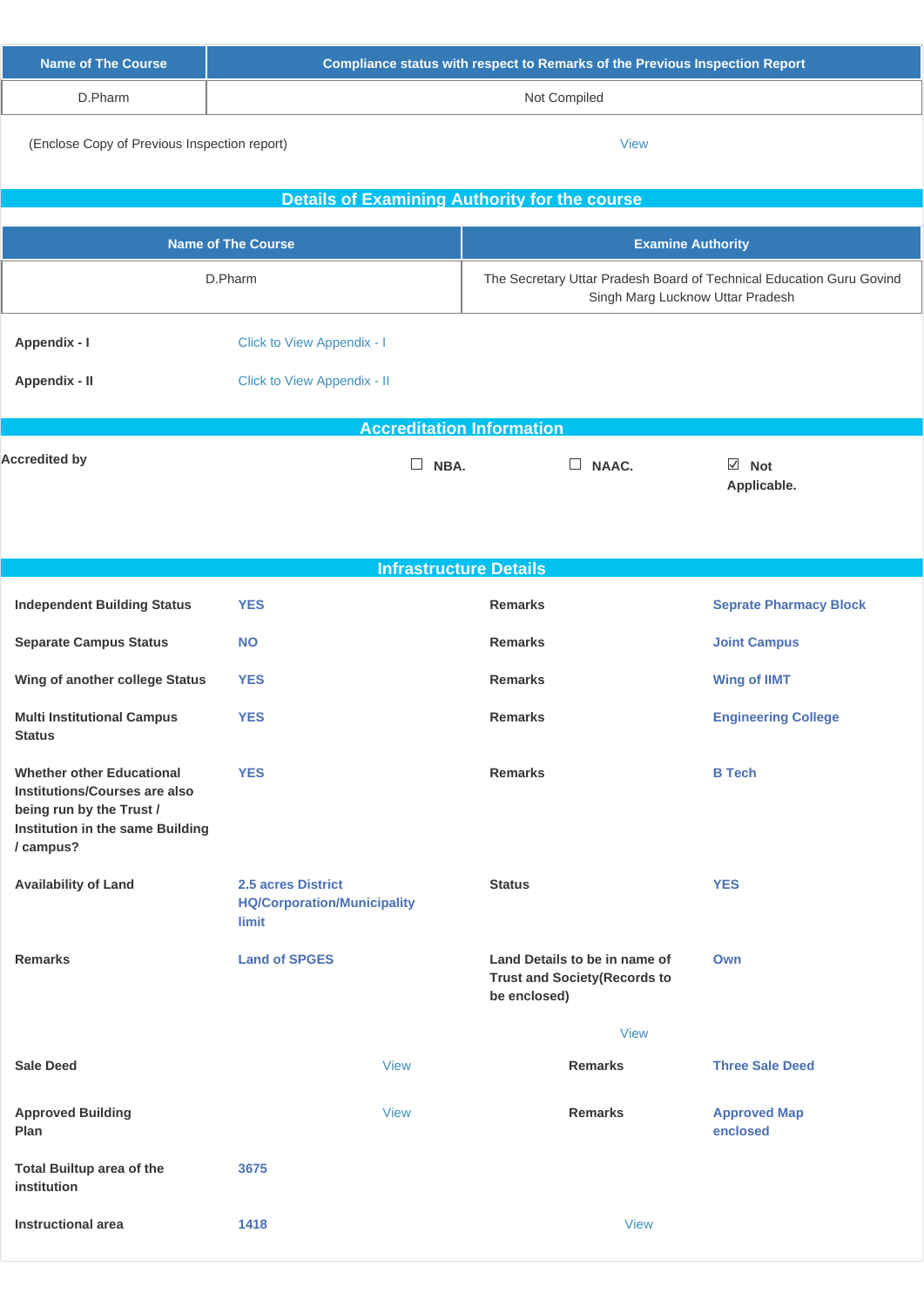| Administrative area     | 423  | <b>View</b> |
|-------------------------|------|-------------|
| <b>Amenities area</b>   | 523  | <b>View</b> |
| <b>Circulation area</b> | 1310 | <b>View</b> |

## **Number of Class Rooms**

| <b>Name of The Course</b> | <b>Required Area</b> | <b>Required No's</b> | <b>Available No's</b> |
|---------------------------|----------------------|----------------------|-----------------------|
| D.Pharm                   | 75 Sqmts             |                      |                       |

# **Laboratory Requirement Details**

| S.No | No. of<br>Total<br><b>Intake</b><br><b>courses</b><br>run by<br>the<br>Institution | Dept of<br><b>Pharmaceutics</b> |             |                                                                                                            | Dept of<br><b>Pharmaceutical</b><br><b>Chemistry</b> |     | Dept of<br>Pharmacology |     | Dept of<br><b>Pharmacognosy</b> |     | <b>Dept of Pharmacy</b><br><b>Practice</b> |  |   |
|------|------------------------------------------------------------------------------------|---------------------------------|-------------|------------------------------------------------------------------------------------------------------------|------------------------------------------------------|-----|-------------------------|-----|---------------------------------|-----|--------------------------------------------|--|---|
|      |                                                                                    | Reg                             | <b>Avbl</b> | No.Labs   No.Labs   No.Labs   No.Labs   No.Labs   No.Labs   No.Labs   No.Labs   No.Labs   No.Labs  <br>Rea | <b>Avbl</b>                                          | Reg | Avbl                    | Reg | <b>Avbl</b>                     | Reg | <b>Avbl</b>                                |  |   |
|      | D.Pharm                                                                            | 60                              |             |                                                                                                            |                                                      |     |                         |     |                                 |     |                                            |  | 5 |

# **Common Facilities**

| <b>InfraStructure Details</b>                                                                             | <b>Requirement As per Norms</b>       | <b>Available No's</b> | <b>Available Area Sqmt's</b> |
|-----------------------------------------------------------------------------------------------------------|---------------------------------------|-----------------------|------------------------------|
| Preparation Room for<br>each lab (One room can<br>be shared by two labs, if<br>it is in between two labs) | 10 sq mts (minimum)                   | $\overline{4}$        | 40                           |
| Area of the Machine<br>Room                                                                               | 80-100 Sq.mts                         | 1                     | 90                           |
| Central Instrumentation<br>Room                                                                           | 80 Sq.mts with A/C                    | $\mathbf{1}$          | 103                          |
| Store Room - I                                                                                            | 1 (Area 100 Sq mts)                   | 1                     | 103                          |
| Store Room - II (For<br>Inflammable chemicals)                                                            | 1 (Area 20 Sq mts)                    | $\mathbf{1}$          | 39                           |
| First aid room                                                                                            | 10 Sq.mts                             | $\mathbf{1}$          | 16                           |
| Museum                                                                                                    | 50 Sq.mts                             | 1                     | 77                           |
| Animal house                                                                                              | 80 Sq.mts                             | $\mathbf{1}$          | 80                           |
| Auditorium                                                                                                | 250 to 300 Seating capacities         | $\mathbf{1}$          | 232                          |
| Seminar hall                                                                                              | 100 Seating capacity with AC facility | $\mathbf{1}$          | 232                          |
| <b>Herbal Garden</b><br>(Desirable)                                                                       | Adequate Number of Medicinal Plants   | $\mathbf{1}$          | 250                          |
| Girl's Common Room<br>(Essential)                                                                         | 60 Sq.mts                             | $\mathbf{1}$          | 77                           |
| Boy's Common Room<br>(Essential)                                                                          | 60 Sq.mts                             | $\mathbf{1}$          | 77                           |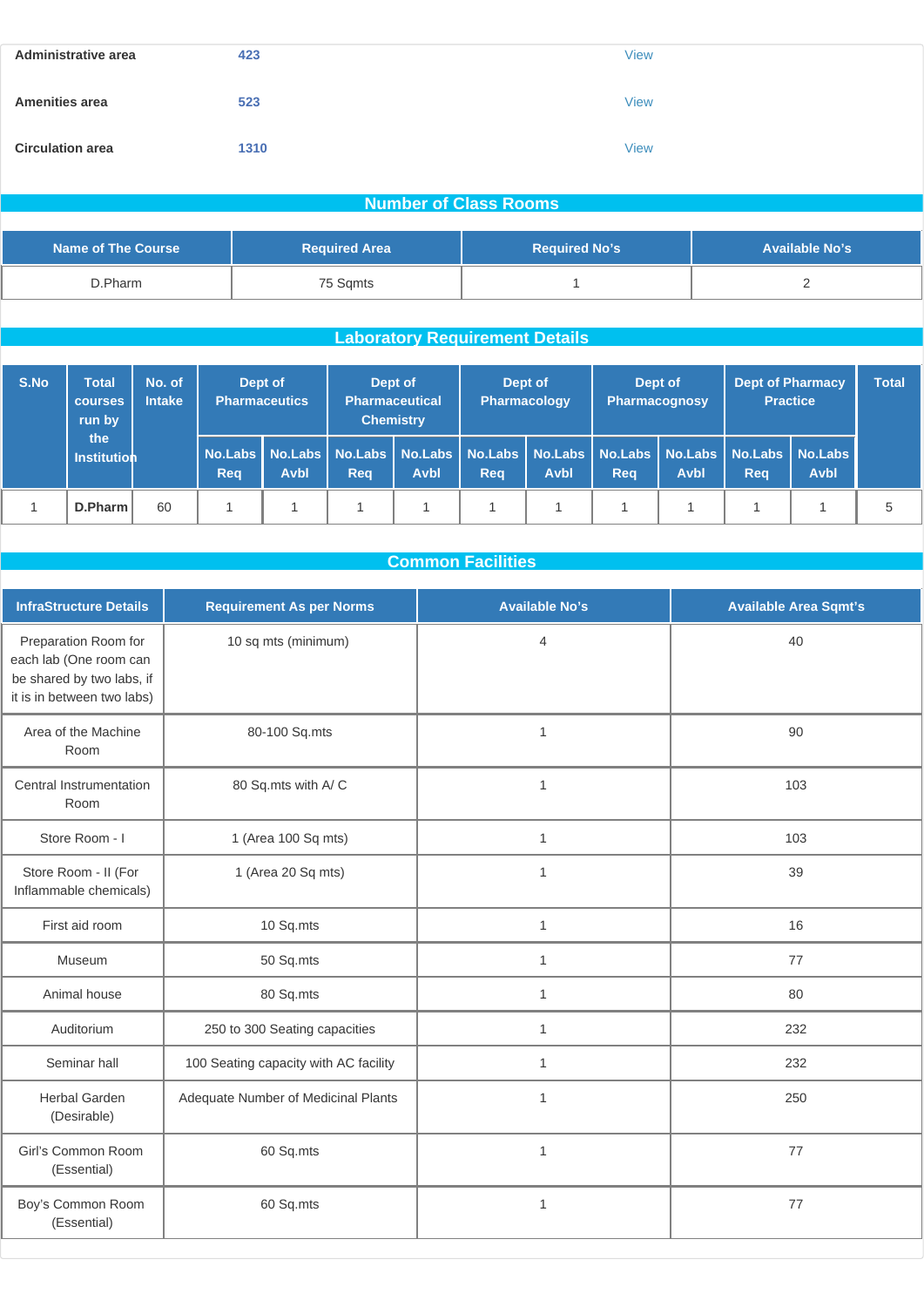| <b>Toilet Blocks for Boys</b>                          | 0.8 Sq.mt/student                                                              | $\overline{2}$ | 60  |
|--------------------------------------------------------|--------------------------------------------------------------------------------|----------------|-----|
| <b>Toilet Blocks for Girls</b>                         | 0.8 Sq.mt/student                                                              | 2              | 60  |
| Drinking Water facility - Water<br>Cooler (Essential). |                                                                                | $\mathfrak{p}$ | 10  |
| Boy's Hostel (Desirable)                               | 9 Sq .mts / Room Single occupancy                                              |                | 852 |
| Gir's Hostel (Desirable)                               | 9 Sq .mts / Room (single)<br>occupancy) 20 Sq mts / Room<br>(triple occupancy) | 0              |     |
| Power Backup Provision (Desirable)                     |                                                                                |                | 48  |
|                                                        |                                                                                |                |     |

### **Computer And Other Facilities**

| <b>Item Name</b>                           | <b>Required</b>                     | <b>Available No.</b> | <b>Available Area (in Sq mts)</b> |
|--------------------------------------------|-------------------------------------|----------------------|-----------------------------------|
| Computer Room for<br><b>B.Pharm Course</b> | 01 (Area 75 Sq mts)                 |                      | 77                                |
| Computer (Latest<br>Configuration)         | 1 system for every 10<br>students   | 15                   | $\Omega$                          |
| Printers                                   | 1 printer for every 10<br>computers | $\overline{2}$       | $\Omega$                          |
| Multi Media Projector                      | 01                                  |                      | $\Omega$                          |
| Generator (5KVA)                           | 01                                  |                      | 48                                |

# **Amenities Details**

| <b>Amenities (Desirable)</b><br><b>Name</b> | <b>Requirement as per</b><br>Norms (in area) | <b>Available No.</b> | <b>Available Area (in Sq mts)</b> |
|---------------------------------------------|----------------------------------------------|----------------------|-----------------------------------|
| Principal quarters                          | 80 Sq. mts                                   | $\mathbf 0$          | $\mathbf{0}$                      |
| Staff quarters                              | 16 x 80 Sq. mts                              | $\mathbf 0$          | $\mathbf 0$                       |
| Canteen                                     | 100 Sq. mts                                  | 1                    | 120                               |
| Parking Area for staff and<br>students      |                                              | 1                    | 850                               |
| <b>Bank Extension Counter</b>               |                                              | $\mathbf 0$          | $\mathbf 0$                       |
| Co operative Stores                         |                                              | $\mathbf 0$          | $\mathbf 0$                       |
| <b>Guest House</b>                          | 80 Sq. mts                                   | $\mathbf 0$          | $\mathbf 0$                       |
| <b>Transport Facilities for</b><br>students |                                              | $\mathbf 0$          | 0                                 |
| Medical Facility (First Aid)<br>Essential   |                                              | $\mathbf 0$          | 0                                 |

|                           |                      | <b>CURRICULUM</b>                  |                                       |     |
|---------------------------|----------------------|------------------------------------|---------------------------------------|-----|
| <b>Name of The Course</b> | <b>Course Intake</b> | <b>Student:Staff Ration Theory</b> | <b>Student:Staff Ration Practical</b> | Exa |
| D.Pharm                   |                      | 60:1                               | 60:1                                  |     |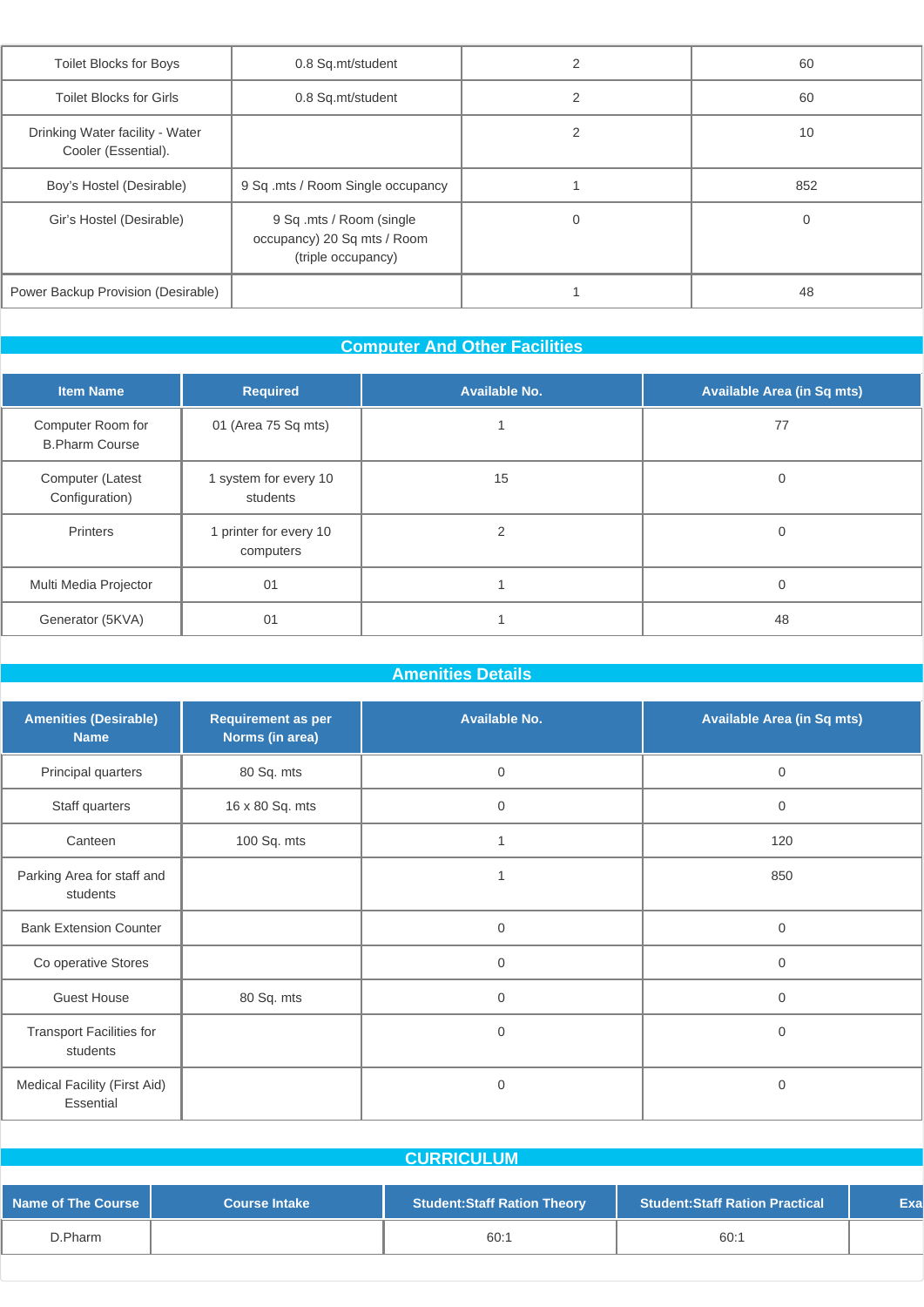#### (Required ratio - Theory -> 60:1 and Practicals -> 20:1)

(If there are more than 20 students in a batch 2 staff members to be present provided the lab is spacious)

Enclose Calendar of Events **[View](http://www.sif.nic.in/institute/getmongoPdfFile.do?renreceiptid=239470ea-47d8-44a7-923f-d24ca05b1cfa&tablename=curriculam)** 

Enclose Time Table for all courses [View](http://www.sif.nic.in/institute/getmongoPdfFile.do?renreceiptid=459c31ee-520b-4a2e-b9b6-8b4c792ca7d5&tablename=timetable)

|            | Whether the prescribed numbers of classes are being conducted as per PCI norms |                                              |                                            |                                           |                                            |                                           |                                            |                                           |
|------------|--------------------------------------------------------------------------------|----------------------------------------------|--------------------------------------------|-------------------------------------------|--------------------------------------------|-------------------------------------------|--------------------------------------------|-------------------------------------------|
| Name of    | <b>Semester</b>                                                                | <b>Name of The Subject</b>                   | <b>Theory</b>                              |                                           |                                            | <b>Practical</b>                          |                                            | <b>Tutorials</b>                          |
| the Course |                                                                                |                                              | <b>Prescribed</b><br>No of<br><b>Hours</b> | No of<br><b>Hours</b><br><b>Conducted</b> | <b>Prescribed</b><br>No of<br><b>Hours</b> | No of<br><b>Hours</b><br><b>Conducted</b> | <b>Prescribed</b><br>No of<br><b>Hours</b> | No of<br><b>Hours</b><br><b>Conducted</b> |
| 1 D.Pharm  |                                                                                |                                              |                                            |                                           |                                            |                                           |                                            |                                           |
|            |                                                                                | Pharmaceutics-I                              | 75                                         | $\mathbf{0}$                              | 100                                        | $\overline{0}$                            | $\mathbf{0}$                               |                                           |
|            |                                                                                | Pharmaceutical Chemistry-I                   | 75                                         | $\mathbf{0}$                              | 75                                         | $\overline{0}$                            | $\mathbf 0$                                |                                           |
|            |                                                                                | Pharmacognosy                                | 75                                         | $\mathbf{0}$                              | 75                                         | $\Omega$                                  | $\Omega$                                   |                                           |
|            |                                                                                | <b>Biochemistry &amp; Clinical Pathology</b> | 50                                         | $\mathbf{0}$                              | 75                                         | $\overline{0}$                            | $\mathbf 0$                                |                                           |
|            |                                                                                | Human Anatomy & Physiology                   | 75                                         | $\mathbf{0}$                              | 50                                         | $\overline{0}$                            | $\mathbf 0$                                |                                           |
|            |                                                                                | Health Education & Community<br>Pharmacy     | 50                                         | $\mathbf 0$                               | $\mathbf 0$                                |                                           | $\overline{0}$                             |                                           |
| 2 D.Pharm  |                                                                                |                                              |                                            |                                           |                                            |                                           |                                            |                                           |
|            |                                                                                | Pharmaceutics-II                             | 75                                         | $\mathbf 0$                               | 100                                        | $\overline{0}$                            | $\mathbf{0}$                               |                                           |
|            |                                                                                | Pharmaceutical Chemistry-II                  | 75                                         | $\mathbf 0$                               | 75                                         | $\overline{0}$                            | $\mathbf 0$                                |                                           |
|            |                                                                                | Pharmacology & Toxicology                    | 75                                         | $\mathbf 0$                               | 50                                         | $\mathbf 0$                               | $\mathsf{O}\xspace$                        |                                           |
|            |                                                                                | Pharmaceutical Jurisprudence                 | 50                                         | $\mathbf 0$                               | $\mathsf{O}\xspace$                        |                                           | $\mathsf{O}\xspace$                        |                                           |
|            |                                                                                | Drug Store and Business Management           | 75                                         | $\mathbf 0$                               | $\mathbf{O}$                               |                                           | $\mathsf{O}\xspace$                        |                                           |
|            |                                                                                | Hospital and Clinical Pharmacy               | 75                                         | $\mathbf 0$                               | 50                                         | $\overline{0}$                            | $\mathbf 0$                                |                                           |

**Budget of the Institution for the past 3 Years**

| <b>Budget Heads</b> | 2018 - 2019                  | 2017 - 2018                  | 2016 - 2017                  |
|---------------------|------------------------------|------------------------------|------------------------------|
| Recurring           | <b>Amount in Lakhs (INR)</b> | <b>Amount in Lakhs (INR)</b> | <b>Amount in Lakhs (INR)</b> |
| Fee to apex Bodies  |                              |                              |                              |
| Chemicals           | $\Omega$                     | $\mathbf{0}$                 | $\overline{0}$               |
| Electricity         | $\Omega$                     |                              |                              |
| Phone Bills         | $\Omega$                     | ∩                            | $\Omega$                     |
| Travelling          | $\Omega$                     | $\Omega$                     | $\Omega$                     |
| Annual maintenances |                              |                              |                              |
| Stationary          | $\cap$                       | O                            | $\Omega$                     |
| Miscellaneous       |                              | ი                            |                              |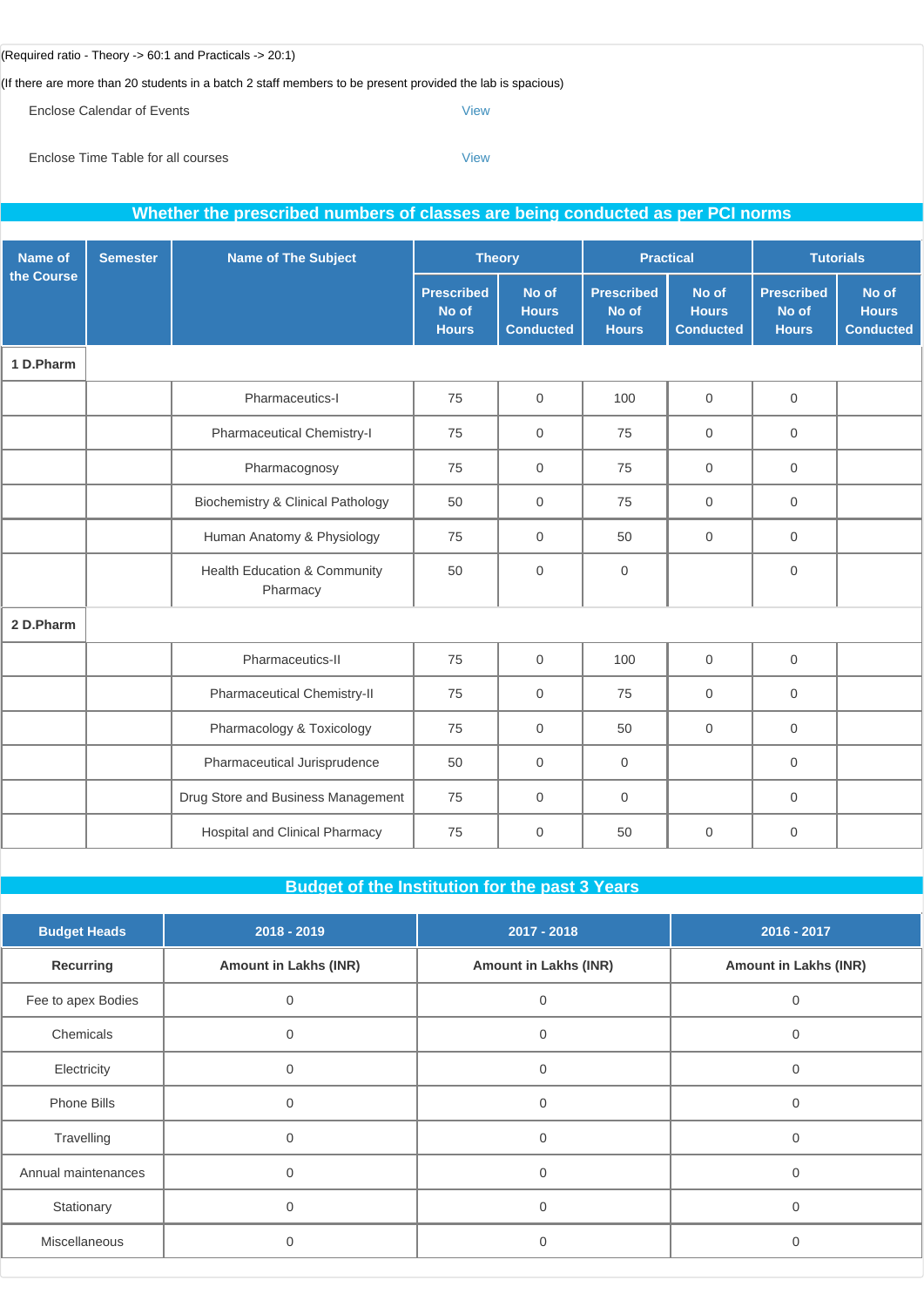| Glassware's          |                              |                              |                              |
|----------------------|------------------------------|------------------------------|------------------------------|
| <b>Non-Recurring</b> | <b>Amount in Lakhs (INR)</b> | <b>Amount in Lakhs (INR)</b> | <b>Amount in Lakhs (INR)</b> |
| <b>Building</b>      |                              |                              |                              |
| Equipments           |                              |                              |                              |
| Vehicles             |                              |                              |                              |
| Books & Journals     |                              |                              |                              |
| Furniture's          |                              |                              |                              |
|                      |                              |                              |                              |

| <b>Accepted Faculties</b> |                     |                   |                    |               |                         |                    |                                                                             |                                                             |               |
|---------------------------|---------------------|-------------------|--------------------|---------------|-------------------------|--------------------|-----------------------------------------------------------------------------|-------------------------------------------------------------|---------------|
|                           |                     |                   |                    |               |                         |                    |                                                                             |                                                             |               |
| S.No                      |                     | <b>Full Name</b>  | <b>Email</b>       |               | <b>Department Name</b>  | <b>Designation</b> | <b>Mobile</b>                                                               |                                                             | <b>Status</b> |
|                           |                     |                   |                    |               |                         |                    |                                                                             |                                                             |               |
|                           |                     |                   |                    |               | <b>Faculty Workload</b> |                    |                                                                             |                                                             |               |
|                           |                     |                   |                    |               |                         |                    |                                                                             |                                                             |               |
| S.No                      | <b>Faculty Name</b> | <b>Department</b> | <b>Designation</b> | <b>Course</b> | Year                    | <b>Subject</b>     | <b>Theory</b><br>(Number of<br>Hours per<br>week<br>including<br>tutorials) | <b>Practical</b><br>(Number of<br><b>Hours per</b><br>week) | Remarks       |

# **Income and Expenditure**

| <b>INCOME</b>        |                                 |  |                    | <b>EXPENDITURE</b>              |  |
|----------------------|---------------------------------|--|--------------------|---------------------------------|--|
| <b>Particulars</b>   | <b>Amount in Lakhs</b><br>(INR) |  | <b>Particulars</b> | <b>Amount in Lakhs</b><br>(INR) |  |
| <b>Grants Govt</b>   | $\Omega$                        |  | <b>Building</b>    | $\Omega$                        |  |
| <b>Grants Others</b> | $\mathbf 0$                     |  | Equipment          | $\mathbf 0$                     |  |
| <b>Tution Fee</b>    | $\mathbf{0}$                    |  | <b>Others</b>      | $\mathbf 0$                     |  |
| Library Fee          | $\Omega$                        |  |                    |                                 |  |
| Sports Fee           | $\mathbf{0}$                    |  |                    | <b>REVENUE EXPENDITURE</b>      |  |
| Uinion Fee           | $\Omega$                        |  | <b>Particulars</b> | <b>Amount in Lakhs</b><br>(INR) |  |
| Others               | $\Omega$                        |  | Revenue Exp -      | $\Omega$                        |  |
| Total                | $\mathbf 0$                     |  | Salary             |                                 |  |
|                      |                                 |  | Maintenance Exp -  | $\Omega$                        |  |

| <u>r urtrounuro</u>                | THOMA III EANIV<br>(INR) |
|------------------------------------|--------------------------|
| Revenue Exp -<br>Salary            | 0                        |
| Maintenance Exp -<br>College       | 0                        |
| Maintenance Exp -<br><b>Others</b> | 0                        |
| Apex Bodies Fee                    | 0                        |
| Chemicals                          | U                        |
| Stationary                         | 0                        |
| Deposit held by the<br>College     | O                        |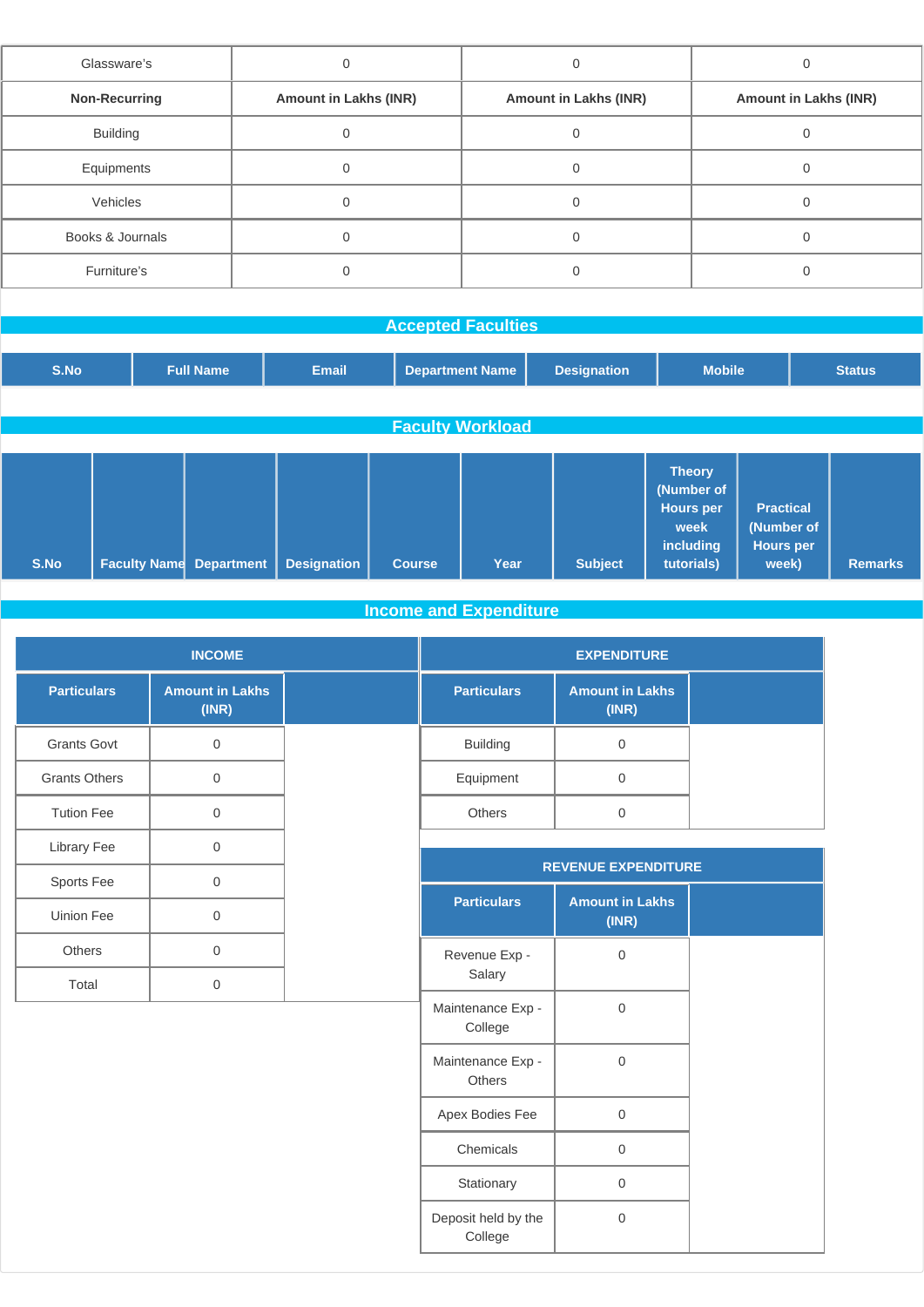| Annual maintenances |  |
|---------------------|--|
| Misc.Expenditure    |  |
| <b>Others</b>       |  |
| Total               |  |

**Books**

| <b>Course</b> | <b>Titles Required</b> | <b>Titles Available</b> | <b>Volume Required</b> | <b>Volume Available</b> | No of Journals |
|---------------|------------------------|-------------------------|------------------------|-------------------------|----------------|
| D.Pharm       | 200                    | 250                     | 750                    | 810                     |                |

[View](http://www.sif.nic.in/institute/getmongoPdfFile.do?renreceiptid=76a0a936-70af-46c2-8c23-3ed6ac6fff82&tablename=bookjournal)

Enclose Details of the Journals subscribed

### **Subject Wise Classification**

| <b>Subject</b>                                          | <b>Available Numbers</b> | <b>Available Titles</b> |
|---------------------------------------------------------|--------------------------|-------------------------|
| Pharmacognosy                                           | 80                       | 30                      |
| <b>Pharmacy Practice</b>                                | 80                       | 20                      |
| Human anatomy & physiology                              | 60                       | 20                      |
| Pharmaceutics (dispensing & general Pharmacy)           | 60                       | 10                      |
| Pharmaceutical organic chemistry                        | 60                       | 15                      |
| Pharmaceutical inorganic chemistry                      | 60                       | 15                      |
| Pharmaceutical microbiology                             | $\sqrt{5}$               | $\sqrt{5}$              |
| Pathophysiology                                         | $\,$ 5 $\,$              | $\,$ 5 $\,$             |
| Applied biochemistry & clinical chemistry               | 60                       | 20                      |
| Pharmacology                                            | 80                       | 20                      |
| Pharmaceutical jurisprudence                            | 50                       | 10                      |
| Pharmaceutical dosage form                              | $\sqrt{5}$               | $\,$ 5 $\,$             |
| Community pharmacy                                      | 50                       | 10                      |
| Clinical pharmacy                                       | 60                       | 15                      |
| Hospital pharmacy                                       | 50                       | 10                      |
| Pharmacotheraputics                                     | 5                        | $\,$ 5 $\,$             |
| Pharmaceutical analysis and Quality Assurance           | 10                       | $\sqrt{5}$              |
| Medicinal chemistry                                     | $\,$ 5 $\,$              | $\,$ 5 $\,$             |
| Biology                                                 | $\,$ 5 $\,$              | $\,$ 5 $\,$             |
| Computer science or computer application in<br>pharmacy | 5                        | $\,$ 5 $\,$             |
| Mathematics / statistics                                | $\,$ 5 $\,$              | $\,$ 5 $\,$             |
| <b>Communication Skills</b>                             | 5                        | $\,$ 5 $\,$             |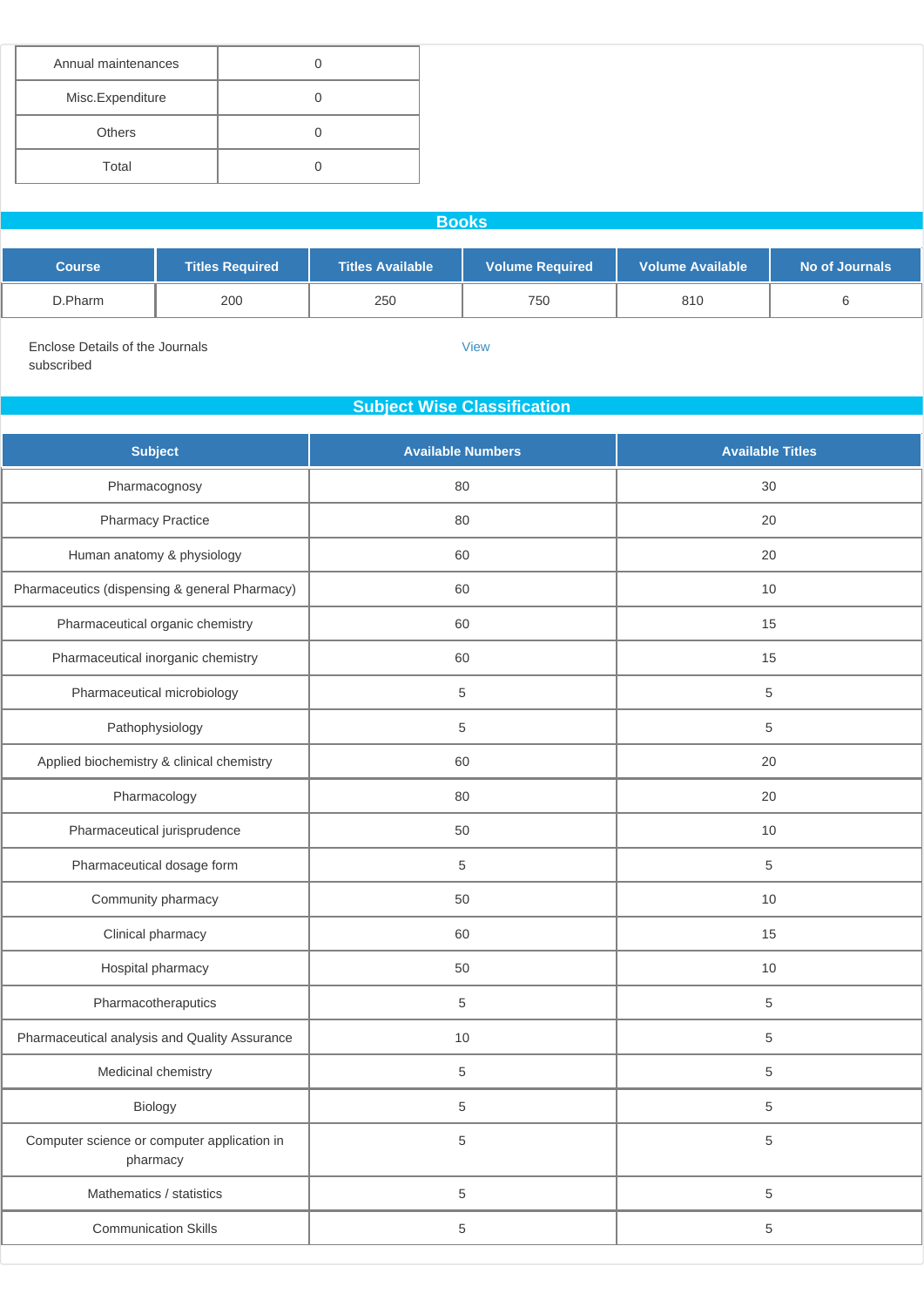| Pharmaceutics - Drug Delivery systems,                |
|-------------------------------------------------------|
| <b>Pharmaceutical Engineering, Regulatory Science</b> |

| <b>Other Facilities</b> |                        |                         |  |  |  |  |
|-------------------------|------------------------|-------------------------|--|--|--|--|
| <b>Particulars</b>      | <b>Number Required</b> | <b>Number Available</b> |  |  |  |  |
| Computers               | 10                     | 12                      |  |  |  |  |
| Printers                | $\mathfrak{p}$         | $\mathcal{P}$           |  |  |  |  |
| Internet facilities     | 4MBPS                  | 8                       |  |  |  |  |
| Scanner                 |                        |                         |  |  |  |  |
| <b>LCD Projector</b>    | $\mathfrak{D}$         | $\mathfrak{D}$          |  |  |  |  |
| Photocopier             |                        |                         |  |  |  |  |

| PG & Ph.D Projects guided by the Faculty Members for the past 3 years |                                  |                                 |                        |                                            |                      |  |
|-----------------------------------------------------------------------|----------------------------------|---------------------------------|------------------------|--------------------------------------------|----------------------|--|
| S.No                                                                  | Name of the<br><b>Supervisor</b> | Name of the<br><b>Candidate</b> | <b>Type of Project</b> | Title of the<br><b>Thesis/Dissertation</b> | Duration (in months) |  |
|                                                                       | <b>NA</b>                        | <b>NA</b>                       | PG                     | <b>NA</b>                                  |                      |  |
|                                                                       |                                  |                                 |                        |                                            |                      |  |

| Projects (Major/Minor Projects) completed for the past 3 years |                             |                      |                             |                          |                       |  |  |
|----------------------------------------------------------------|-----------------------------|----------------------|-----------------------------|--------------------------|-----------------------|--|--|
| S.No                                                           | Name of the<br>Investigator | Title of the project | <b>Duration (in months)</b> | <b>Sanctioned Amount</b> | <b>Funding Agency</b> |  |  |
|                                                                | <b>NA</b>                   | <b>NA</b>            |                             |                          | NA.                   |  |  |

|  | <b>On Going Projects (Major / Minor)</b> |  |
|--|------------------------------------------|--|
|  |                                          |  |

| S.No | Name of the Faculty | Title of the Projects | <b>Duration (in days)</b> | <b>Sanctioned Amount</b> | <b>Funded by</b> |
|------|---------------------|-----------------------|---------------------------|--------------------------|------------------|
|      | <b>NA</b>           | <b>NA</b>             |                           |                          | <b>NIA</b>       |

| Details of Research Collaborations for the past 3 Years |                                                     |                                |                                 |      |  |  |
|---------------------------------------------------------|-----------------------------------------------------|--------------------------------|---------------------------------|------|--|--|
| S.No                                                    | <b>Name of Collaborating</b><br><b>Organization</b> | <b>Nature Of Collaboration</b> | <b>Outcome of collaboration</b> | Year |  |  |
|                                                         | <b>NA</b>                                           | Research publication           | <b>NA</b>                       | 2018 |  |  |

| Details of Research Publications in Indexed Journals for the past 3 Years |                |              |                |                                       |                                                     |  |
|---------------------------------------------------------------------------|----------------|--------------|----------------|---------------------------------------|-----------------------------------------------------|--|
| S.No                                                                      | <b>Authors</b> | <b>Title</b> | <b>Journal</b> | Volume: Issue; Page<br><b>Numbers</b> | <b>Impact Factor</b><br>(Provided by JCRfi<br>only) |  |
|                                                                           | <b>NA</b>      | <b>NA</b>    | <b>NA</b>      |                                       |                                                     |  |

**Consultancy Services for the past 3 Years**

 $5$  5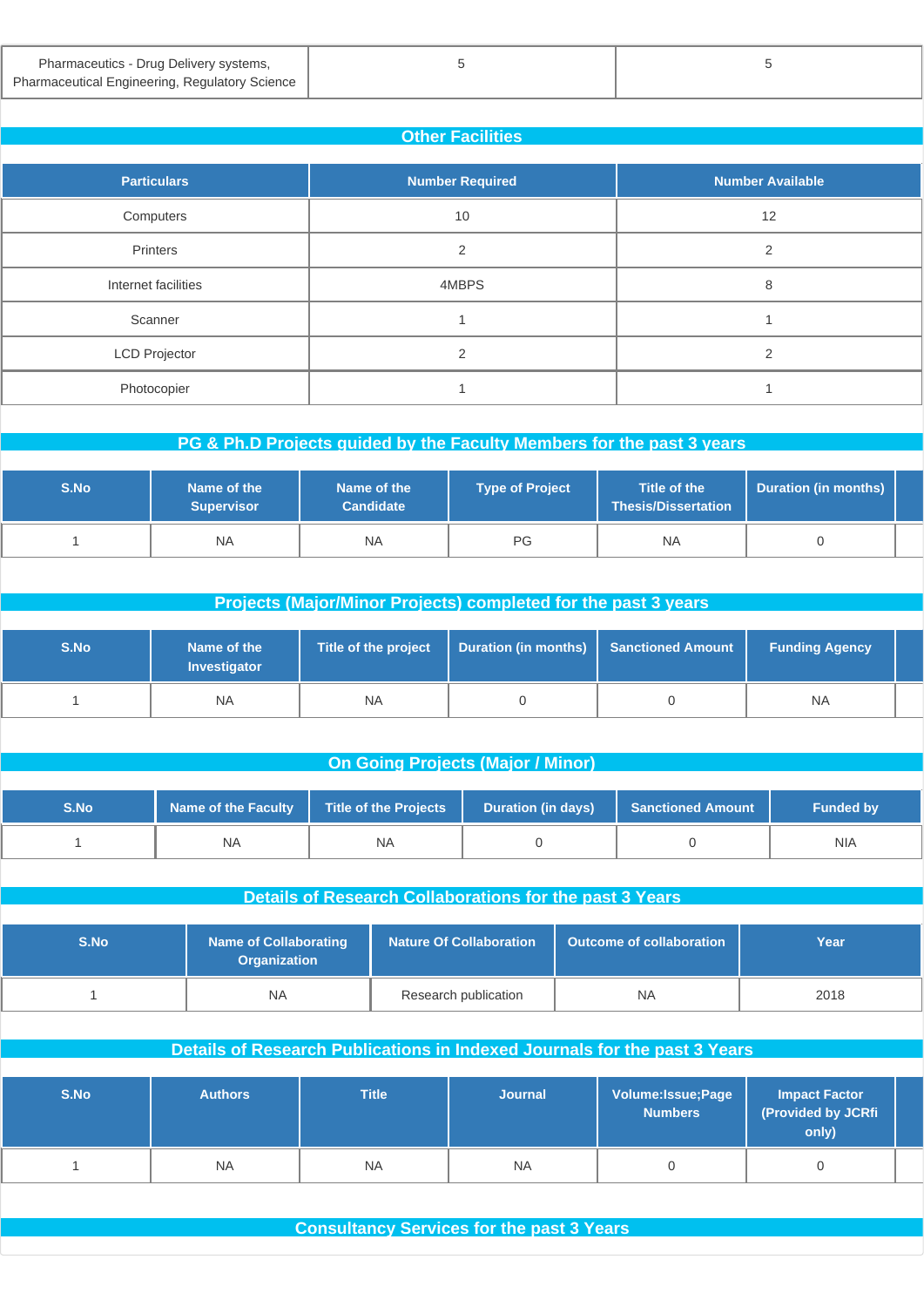| S.No | Name of the<br>Individual/Industry | Title of the work | <b>Duration(in days)</b> | Name of the<br><b>Institution/Industry</b> | <b>Amount Received</b> |  |
|------|------------------------------------|-------------------|--------------------------|--------------------------------------------|------------------------|--|
|      | <b>NA</b>                          | ΝA                |                          | NA                                         |                        |  |

| <b>Patents</b> |              |                                                            |                                                        |                        |  |  |
|----------------|--------------|------------------------------------------------------------|--------------------------------------------------------|------------------------|--|--|
|                |              |                                                            |                                                        |                        |  |  |
| S.No           | <b>Title</b> | <b>Filed (Provide Patent</b><br><b>Application Number)</b> | <b>Awarded (Provide Patent</b><br><b>Grant Number)</b> | Name of the Inventor/s |  |  |
|                | <b>NA</b>    |                                                            |                                                        | <b>NA</b>              |  |  |

### **Department wise Equipments**

| S.No           | Name of the<br><b>Department</b> | Name of the<br><b>Equipment</b>                  | <b>Minimum required</b> | <b>Available</b> | <b>Working</b> |
|----------------|----------------------------------|--------------------------------------------------|-------------------------|------------------|----------------|
| 1              | Dept of Pharmaceutics            | Ampoule sealing<br>machine                       | $\mathbf{1}$            | $\mathbf{1}$     | 1              |
| $\overline{2}$ | Dept of Pharmaceutics            | Magnetic stirrer 500ml<br>& 1 Litr capacity      | 5                       | 5                | $\,$ 5 $\,$    |
| 3              | Dept of Pharmaceutics            | Aseptic cabinet                                  | $\mathbf{1}$            | $\mathbf{1}$     | $\mathbf{1}$   |
| $\overline{4}$ | Dept of Pharmaceutics            | Tablet coating machine                           | $\mathbf{1}$            | $\mathbf{1}$     | $\mathbf{1}$   |
| 5              | Dept of Pharmaceutics            | <b>Ball mill</b>                                 | 1                       | $\mathbf{1}$     | 1              |
| 6              | Dept of Pharmaceutics            | Double cone blender                              | $\mathbf{1}$            | $\mathbf{1}$     | 1              |
| $\overline{7}$ | Dept of Pharmaceutics            | Autoclave                                        | $\overline{2}$          | 2                | $\overline{2}$ |
| 8              | Dept of Pharmaceutics            | Steam distillation still                         | $\mathbf{1}$            | $\mathbf{1}$     | $\mathbf{1}$   |
| 9              | Dept of Pharmaceutics            | Vacuum pump                                      | 3                       | 3                | $\mathfrak{B}$ |
| $10$           | Dept of Pharmaceutics            | Standard sieves no. 8,<br>10, 12, 22, 44, 66, 80 | $\mathbf{1}$            | $\mathbf{1}$     | $\mathbf{1}$   |
| 11             | Dept of Pharmaceutics            | Tablet punching<br>machine                       | 1                       | 1                | 1              |
| 12             | Dept of Pharmaceutics            | Capsule filling machine                          | $\mathbf{1}$            | $\mathbf{1}$     | $\mathbf{1}$   |
| 13             | Dept of Pharmaceutics            | Ampoules washing<br>machine                      | $\mathbf{1}$            | $\mathbf{1}$     | 1              |
| 14             | Dept of Pharmaceutics            | <b>Tablet Disintegration</b><br>apparatus        | $\overline{2}$          | $\overline{2}$   | $\overline{2}$ |
| 15             | Dept of Pharmaceutics            | Hardness tester                                  | 5                       | 5                | $\,$ 5 $\,$    |
| 16             | Dept of Pharmaceutics            | Friability test apparatus                        | $\overline{2}$          | $\overline{c}$   | $\sqrt{2}$     |
| 17             | Dept of Pharmaceutics            | Clarity test apparatus                           | $\mathbf{1}$            | $\mathbf{1}$     | $\mathbf{1}$   |
| 18             | Dept of Pharmaceutics            | <b>BOD</b> Incubator                             | $\mathbf{1}$            | $\mathbf{1}$     | $\mathbf{1}$   |
| 19             | Dept of Pharmaceutics            | Digital pH meter                                 | 5                       | 5                | $\,$ 5 $\,$    |
| 20             | Dept of Pharmaceutics            | <b>Bulk density</b>                              | $\mathbf{1}$            | $\mathbf{1}$     | $\mathbf{1}$   |
| 21             | Dept of Pharmaceutics            | Hot plate                                        | 5                       | 5                | 5              |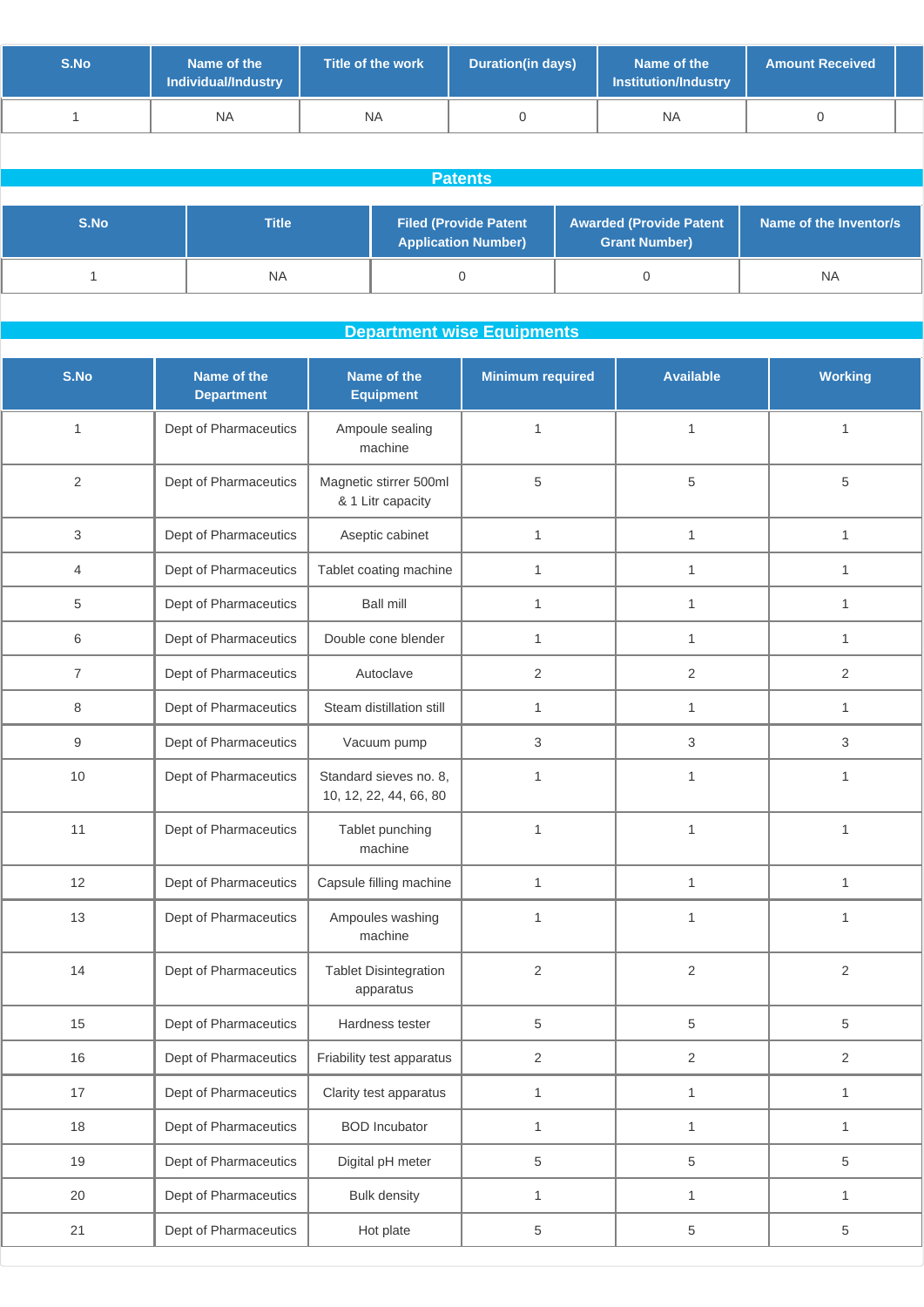| 22 | Dept of Pharmaceutics | <b>Humidity Chambers</b>                    | $\mathbf{1}$   | 1              | $\mathbf{1}$   |
|----|-----------------------|---------------------------------------------|----------------|----------------|----------------|
| 23 | Dept of Pharmaceutics | Tray dryer                                  | 1              | $\mathbf{1}$   | 1              |
| 24 | Dept of Pharmaceutics | Moisture balance                            | 1              | 1              | $\mathbf{1}$   |
| 25 | Dept of Pharmaceutics | Water bath                                  | 5              | 5              | 5              |
| 26 | Dept of Pharmaceutics | Ointment filling<br>machine                 | $\mathbf{1}$   | $\mathbf{1}$   | $\mathbf{1}$   |
| 27 | Dept of Pharmaceutics | Capsule counter                             | 2              | 2              | 2              |
| 28 | Dept of Pharmaceutics | Homoginizer                                 | 5              | 5              | $\,$ 5 $\,$    |
| 29 | Dept of Pharmaceutics | Digital balance                             | 5              | 5              | 5              |
| 30 | Dept of Pharmaceutics | Microscope                                  | 30             | 30             | 30             |
| 31 | Dept of Pharmaceutics | Stage and eye piece<br>micrometers          | 30             | 30             | $30\,$         |
| 32 | Dept of Pharmaceutics | Brookfileld viscometer                      | $\mathbf{1}$   | $\mathbf{1}$   | $\mathbf{1}$   |
| 33 | Dept of Pharmaceutics | Sieve Shaker Machine                        | $\mathbf{1}$   | $\mathbf{1}$   | $\mathbf{1}$   |
| 34 | Dept of Pharmaceutics | <b>Extractive Distillator</b>               | $\mathbf{1}$   | 1              | $\mathbf{1}$   |
| 35 | Dept of Pharmaceutics | <b>Mechanical Stirrer</b>                   | 5              | 5              | $\,$ 5 $\,$    |
| 36 | Dept of Pharmaceutics | Suppository mold                            | 25             | 25             | 25             |
| 37 | Dept of Pharmaceutics | <b>Ultra Sonicator</b>                      | 4              | $\overline{4}$ | $\overline{4}$ |
| 38 | Dept of Pharmaceutics | Sterility tester                            | $\mathbf{1}$   | $\mathbf{1}$   | $\mathbf{1}$   |
| 39 | Dept of Pharmaceutics | Franz Diffusion cell                        | 5              | $\,$ 5 $\,$    | 5              |
| 40 | Dept of Pharmaceutics | Hot Air Oven                                | 5              | $\,$ 5 $\,$    | 5              |
| 41 | Dept of Pharmaceutics | <b>Tablet Dissolution test</b><br>apparatus | 2              | $\sqrt{2}$     | $\sqrt{2}$     |
| 42 | Dept of Pharmaceutics | Mortar and Pestle                           | 40             | 40             | 40             |
| 43 | Dept of Pharmaceutics | Milli Pore Filter                           | $\mathbf{1}$   | $\mathbf{1}$   | $\mathbf{1}$   |
| 44 | Dept of Pharmaceutics | Vacuum Distillator                          | $\overline{2}$ | $\mathbf{2}$   | $\mathbf{2}$   |
| 45 | Dept of Pharmaceutics | Desiccators                                 | 5              | 5              | 5              |
| 46 | Dept of Pharmaceutics | Refrigerator                                | $\mathbf{2}$   | $\overline{2}$ | $\sqrt{2}$     |
| 47 | Dept of Pharmaceutics | Tincture press                              | $\overline{2}$ | 2              | 2              |
| 48 | Dept of Pharmaceutics | Centrifuge                                  | $\mathbf{2}$   | $\overline{2}$ | $\overline{2}$ |
| 49 | Dept of Pharmaceutics | Colony Counter                              | $\mathbf{1}$   | $\mathbf{1}$   | $\mathbf{1}$   |
| 50 | Dept of Pharmaceutics | Antibiotic Zone Rader                       | $\mathbf{1}$   | $\mathbf{1}$   | $\mathbf{1}$   |
| 51 | Dept of Pharmaceutics | Laminar Air Flow                            | $\mathbf{1}$   | $\mathbf{1}$   | $\mathbf{1}$   |
| 52 | Dept of Pharmaceutics | Micropipette single &<br>Multi Channeled    | $\overline{4}$ | $\overline{4}$ | $\overline{4}$ |
| 53 | Dept of Pharmaceutics | <b>UV Cabinet</b>                           | $\overline{2}$ | $\overline{c}$ | $\sqrt{2}$     |
|    |                       |                                             |                |                |                |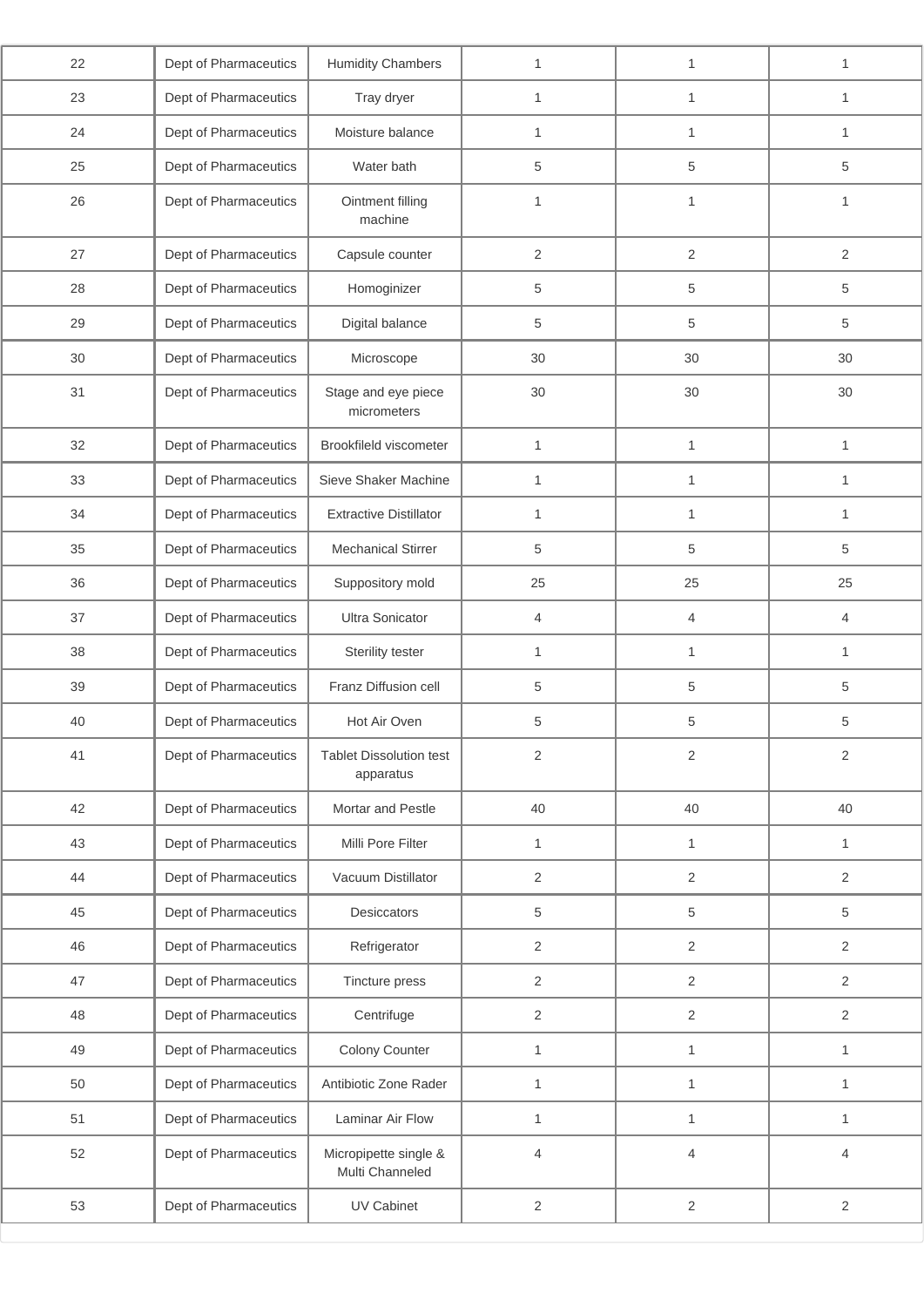| 55<br>Dept of Pharmacy<br>Hot air oven<br>$\mathbf{1}$<br>$\mathbf{1}$<br>$\mathbf{1}$<br>Practice<br>56<br>Membrane filter<br>Dept of Pharmacy<br>$\mathbf{1}$<br>$\mathbf{1}$<br>$\mathbf{1}$<br>Practice<br>57<br>$\mathbf{1}$<br>Dept of Pharmacy<br>Centrifuge<br>$\mathbf{1}$<br>$\mathbf{1}$<br>Practice<br>58<br>Dept of Pharmacy<br>Filling Machine<br>$\mathbf{1}$<br>$\mathbf{1}$<br>$\mathbf{1}$<br>Practice<br>59<br>Dept of Pharmacy<br>Sealing Machine<br>$\mathbf{1}$<br>$\mathbf{1}$<br>$\mathbf{1}$<br>Practice<br>Dept of Pharmacy<br>Glucometer<br>$\mathbf{1}$<br>$\mathbf{1}$<br>60<br>$\mathbf{1}$<br>Practice<br>$\,$ 5 $\,$<br>61<br>Dept of Pharmacy<br>Sintered glass funnel<br>5<br>Adequate<br>Practice<br>with complete filtering<br>assemble<br>62<br>Dept of Pharmacy<br>Small disposable<br>$\,$ 5 $\,$<br>Adequate<br>5<br>membrane filter for IV<br>Practice<br>admixture filtration<br>63<br>$\mathbf{1}$<br>$\mathbf{1}$<br>Dept of Pharmacy<br>Vacuum pump<br>$\mathbf{1}$<br>Practice<br>5<br>64<br>5<br>Dept of Pharmacy<br>Surgical dressing<br>Adequate<br>Practice<br>65<br>Dept of Pharmacy<br>pH meter<br>$\mathbf{1}$<br>$\mathbf{1}$<br>1<br>Practice<br>66<br>Dept of Pharmacy<br><b>Blood Pressure</b><br>$10\,$<br>10<br>10<br>Practice<br>Apparatus and<br>stethoscope<br>67<br>10<br>Dept of Pharmacy<br>Clinical thermometer<br>$10$<br>10<br>Practice<br>68<br>$\mathbf{1}$<br>$\mathbf{1}$<br>Dept of Pharmacy<br>Autoclave sterilizer<br>$\mathbf{1}$<br>Practice<br>69<br>Dept of Pharmacy<br>Hot air oven<br>$\mathbf{1}$<br>$\mathbf{1}$<br>1<br>Practice<br>$70\,$<br>Dept of Pharmacy<br>Membrane filter<br>$\mathbf{1}$<br>$\mathbf{1}$<br>$\mathbf{1}$<br>Practice<br>$71\,$<br>Dept of Pharmacy<br>Centrifuge<br>$\mathbf{1}$<br>$\mathbf{1}$<br>$\mathbf{1}$<br>Practice<br>$72\,$<br>Dept of Pharmacy<br><b>Filling Machine</b><br>$\mathbf{1}$<br>$\mathbf{1}$<br>$\mathbf{1}$<br>Practice<br>73<br>Sealing Machine<br>Dept of Pharmacy<br>$\mathbf{1}$<br>$\mathbf{1}$<br>$\mathbf{1}$<br>Practice<br>$74$<br>$\mathbf{1}$<br>$\mathbf{1}$<br>Dept of Pharmacy<br>Glucometer<br>$\mathbf{1}$<br>Practice | 54 | Dept of Pharmacy<br>Practice | Autoclave sterilizer | $\mathbf{1}$ | $\mathbf{1}$ | $\mathbf{1}$ |
|------------------------------------------------------------------------------------------------------------------------------------------------------------------------------------------------------------------------------------------------------------------------------------------------------------------------------------------------------------------------------------------------------------------------------------------------------------------------------------------------------------------------------------------------------------------------------------------------------------------------------------------------------------------------------------------------------------------------------------------------------------------------------------------------------------------------------------------------------------------------------------------------------------------------------------------------------------------------------------------------------------------------------------------------------------------------------------------------------------------------------------------------------------------------------------------------------------------------------------------------------------------------------------------------------------------------------------------------------------------------------------------------------------------------------------------------------------------------------------------------------------------------------------------------------------------------------------------------------------------------------------------------------------------------------------------------------------------------------------------------------------------------------------------------------------------------------------------------------------------------------------------------------------------------------------------------------------------------------------------------------------------------------------------------------------------------------------------------------------------------------------------------------------------------------|----|------------------------------|----------------------|--------------|--------------|--------------|
|                                                                                                                                                                                                                                                                                                                                                                                                                                                                                                                                                                                                                                                                                                                                                                                                                                                                                                                                                                                                                                                                                                                                                                                                                                                                                                                                                                                                                                                                                                                                                                                                                                                                                                                                                                                                                                                                                                                                                                                                                                                                                                                                                                              |    |                              |                      |              |              |              |
|                                                                                                                                                                                                                                                                                                                                                                                                                                                                                                                                                                                                                                                                                                                                                                                                                                                                                                                                                                                                                                                                                                                                                                                                                                                                                                                                                                                                                                                                                                                                                                                                                                                                                                                                                                                                                                                                                                                                                                                                                                                                                                                                                                              |    |                              |                      |              |              |              |
|                                                                                                                                                                                                                                                                                                                                                                                                                                                                                                                                                                                                                                                                                                                                                                                                                                                                                                                                                                                                                                                                                                                                                                                                                                                                                                                                                                                                                                                                                                                                                                                                                                                                                                                                                                                                                                                                                                                                                                                                                                                                                                                                                                              |    |                              |                      |              |              |              |
|                                                                                                                                                                                                                                                                                                                                                                                                                                                                                                                                                                                                                                                                                                                                                                                                                                                                                                                                                                                                                                                                                                                                                                                                                                                                                                                                                                                                                                                                                                                                                                                                                                                                                                                                                                                                                                                                                                                                                                                                                                                                                                                                                                              |    |                              |                      |              |              |              |
|                                                                                                                                                                                                                                                                                                                                                                                                                                                                                                                                                                                                                                                                                                                                                                                                                                                                                                                                                                                                                                                                                                                                                                                                                                                                                                                                                                                                                                                                                                                                                                                                                                                                                                                                                                                                                                                                                                                                                                                                                                                                                                                                                                              |    |                              |                      |              |              |              |
|                                                                                                                                                                                                                                                                                                                                                                                                                                                                                                                                                                                                                                                                                                                                                                                                                                                                                                                                                                                                                                                                                                                                                                                                                                                                                                                                                                                                                                                                                                                                                                                                                                                                                                                                                                                                                                                                                                                                                                                                                                                                                                                                                                              |    |                              |                      |              |              |              |
|                                                                                                                                                                                                                                                                                                                                                                                                                                                                                                                                                                                                                                                                                                                                                                                                                                                                                                                                                                                                                                                                                                                                                                                                                                                                                                                                                                                                                                                                                                                                                                                                                                                                                                                                                                                                                                                                                                                                                                                                                                                                                                                                                                              |    |                              |                      |              |              |              |
|                                                                                                                                                                                                                                                                                                                                                                                                                                                                                                                                                                                                                                                                                                                                                                                                                                                                                                                                                                                                                                                                                                                                                                                                                                                                                                                                                                                                                                                                                                                                                                                                                                                                                                                                                                                                                                                                                                                                                                                                                                                                                                                                                                              |    |                              |                      |              |              |              |
|                                                                                                                                                                                                                                                                                                                                                                                                                                                                                                                                                                                                                                                                                                                                                                                                                                                                                                                                                                                                                                                                                                                                                                                                                                                                                                                                                                                                                                                                                                                                                                                                                                                                                                                                                                                                                                                                                                                                                                                                                                                                                                                                                                              |    |                              |                      |              |              |              |
|                                                                                                                                                                                                                                                                                                                                                                                                                                                                                                                                                                                                                                                                                                                                                                                                                                                                                                                                                                                                                                                                                                                                                                                                                                                                                                                                                                                                                                                                                                                                                                                                                                                                                                                                                                                                                                                                                                                                                                                                                                                                                                                                                                              |    |                              |                      |              |              |              |
|                                                                                                                                                                                                                                                                                                                                                                                                                                                                                                                                                                                                                                                                                                                                                                                                                                                                                                                                                                                                                                                                                                                                                                                                                                                                                                                                                                                                                                                                                                                                                                                                                                                                                                                                                                                                                                                                                                                                                                                                                                                                                                                                                                              |    |                              |                      |              |              |              |
|                                                                                                                                                                                                                                                                                                                                                                                                                                                                                                                                                                                                                                                                                                                                                                                                                                                                                                                                                                                                                                                                                                                                                                                                                                                                                                                                                                                                                                                                                                                                                                                                                                                                                                                                                                                                                                                                                                                                                                                                                                                                                                                                                                              |    |                              |                      |              |              |              |
|                                                                                                                                                                                                                                                                                                                                                                                                                                                                                                                                                                                                                                                                                                                                                                                                                                                                                                                                                                                                                                                                                                                                                                                                                                                                                                                                                                                                                                                                                                                                                                                                                                                                                                                                                                                                                                                                                                                                                                                                                                                                                                                                                                              |    |                              |                      |              |              |              |
|                                                                                                                                                                                                                                                                                                                                                                                                                                                                                                                                                                                                                                                                                                                                                                                                                                                                                                                                                                                                                                                                                                                                                                                                                                                                                                                                                                                                                                                                                                                                                                                                                                                                                                                                                                                                                                                                                                                                                                                                                                                                                                                                                                              |    |                              |                      |              |              |              |
|                                                                                                                                                                                                                                                                                                                                                                                                                                                                                                                                                                                                                                                                                                                                                                                                                                                                                                                                                                                                                                                                                                                                                                                                                                                                                                                                                                                                                                                                                                                                                                                                                                                                                                                                                                                                                                                                                                                                                                                                                                                                                                                                                                              |    |                              |                      |              |              |              |
|                                                                                                                                                                                                                                                                                                                                                                                                                                                                                                                                                                                                                                                                                                                                                                                                                                                                                                                                                                                                                                                                                                                                                                                                                                                                                                                                                                                                                                                                                                                                                                                                                                                                                                                                                                                                                                                                                                                                                                                                                                                                                                                                                                              |    |                              |                      |              |              |              |
|                                                                                                                                                                                                                                                                                                                                                                                                                                                                                                                                                                                                                                                                                                                                                                                                                                                                                                                                                                                                                                                                                                                                                                                                                                                                                                                                                                                                                                                                                                                                                                                                                                                                                                                                                                                                                                                                                                                                                                                                                                                                                                                                                                              |    |                              |                      |              |              |              |
|                                                                                                                                                                                                                                                                                                                                                                                                                                                                                                                                                                                                                                                                                                                                                                                                                                                                                                                                                                                                                                                                                                                                                                                                                                                                                                                                                                                                                                                                                                                                                                                                                                                                                                                                                                                                                                                                                                                                                                                                                                                                                                                                                                              |    |                              |                      |              |              |              |
|                                                                                                                                                                                                                                                                                                                                                                                                                                                                                                                                                                                                                                                                                                                                                                                                                                                                                                                                                                                                                                                                                                                                                                                                                                                                                                                                                                                                                                                                                                                                                                                                                                                                                                                                                                                                                                                                                                                                                                                                                                                                                                                                                                              |    |                              |                      |              |              |              |
|                                                                                                                                                                                                                                                                                                                                                                                                                                                                                                                                                                                                                                                                                                                                                                                                                                                                                                                                                                                                                                                                                                                                                                                                                                                                                                                                                                                                                                                                                                                                                                                                                                                                                                                                                                                                                                                                                                                                                                                                                                                                                                                                                                              |    |                              |                      |              |              |              |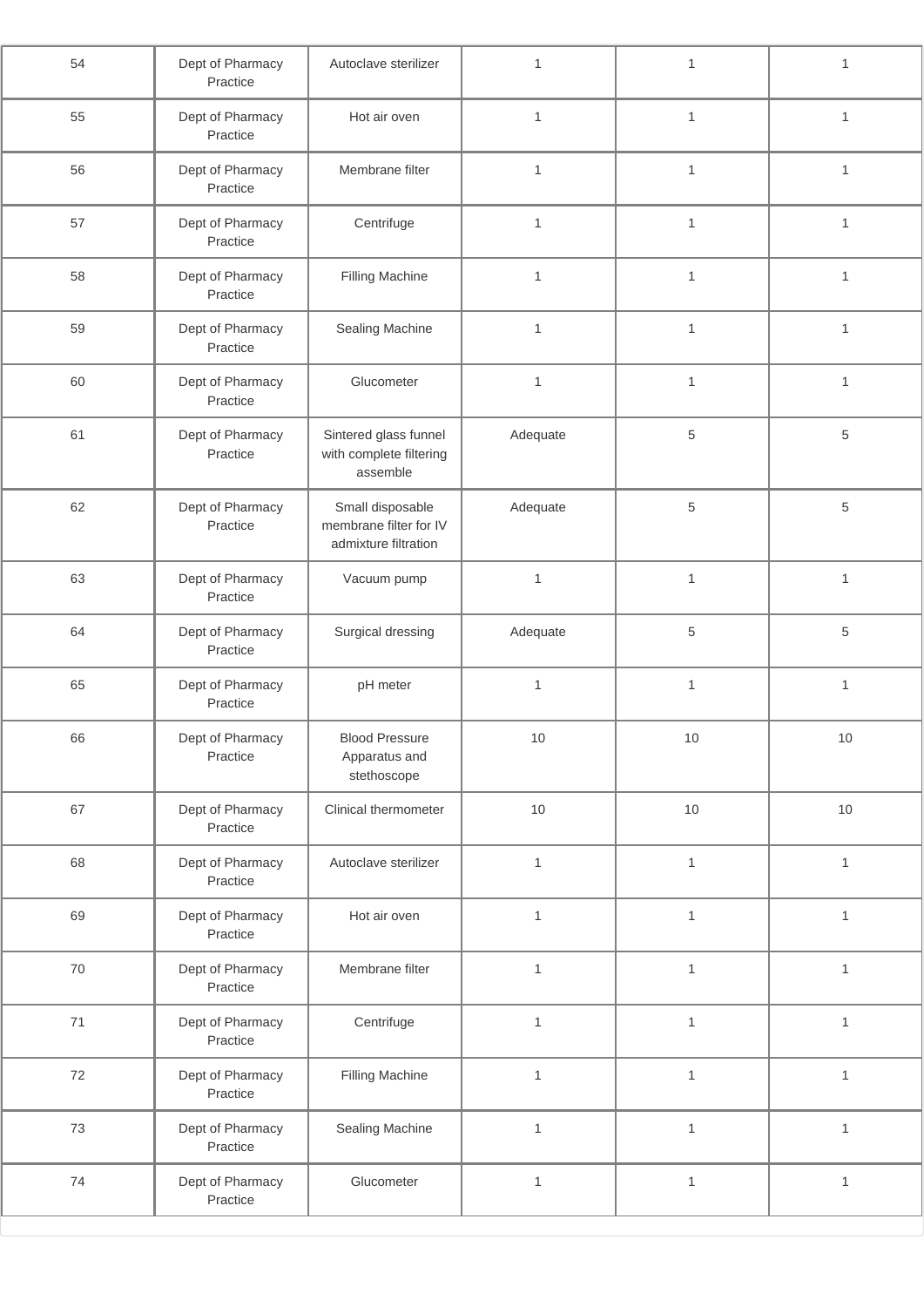| 75 | Dept of Pharmacy<br>Practice | Adequate<br>Sintered glass funnel<br>with complete filtering<br>assemble |                              | 5            | $\,$ 5 $\,$  |
|----|------------------------------|--------------------------------------------------------------------------|------------------------------|--------------|--------------|
| 76 | Dept of Pharmacy<br>Practice | Small disposable<br>membrane filter for IV<br>admixture filtration       | Adequate                     | 5            | $\sqrt{5}$   |
| 77 | Dept of Pharmacy<br>Practice | Vacuum pump                                                              | $\mathbf{1}$                 | $\mathbf{1}$ | $\mathbf{1}$ |
| 78 | Dept of Pharmacy<br>Practice | Surgical dressing                                                        | Adequate                     | 5            | $\,$ 5 $\,$  |
| 79 | Dept of Pharmacy<br>Practice | pH meter                                                                 | $\mathbf{1}$                 | 1            | $\mathbf{1}$ |
| 80 | Dept of Pharmacy<br>Practice | <b>Blood Pressure</b><br>Apparatus and<br>stethoscope                    | 10                           | 10           | 10           |
| 81 | Dept of Pharmacy<br>Practice | Clinical thermometer                                                     | 10                           | 10           | 10           |
| 82 | Dept of Pharmacy<br>Practice | Autoclave sterilizer                                                     | $\mathbf{1}$                 | $\mathbf{1}$ | $\mathbf{1}$ |
| 83 | Dept of Pharmacy<br>Practice | Hot air oven                                                             | $\mathbf{1}$                 | $\mathbf{1}$ | $\mathbf{1}$ |
| 84 | Dept of Pharmacy<br>Practice | Membrane filter                                                          | $\mathbf{1}$                 | $\mathbf{1}$ | $\mathbf{1}$ |
| 85 | Dept of Pharmacy<br>Practice | Centrifuge                                                               | $\mathbf{1}$                 | $\mathbf{1}$ | $\mathbf{1}$ |
| 86 | Dept of Pharmacy<br>Practice | <b>Filling Machine</b>                                                   | $\mathbf{1}$                 | $\mathbf{1}$ | $\mathbf{1}$ |
| 87 | Dept of Pharmacy<br>Practice | Sealing Machine                                                          | $\mathbf{1}$                 | 1            | $\mathbf{1}$ |
| 88 | Dept of Pharmacy<br>Practice | Glucometer                                                               | $\mathbf{1}$                 | $\mathbf{1}$ | $\mathbf{1}$ |
| 89 | Dept of Pharmacy<br>Practice | Sintered glass funnel<br>with complete filtering<br>assemble             | Adequate                     | 5            | $\sqrt{5}$   |
| 90 | Dept of Pharmacy<br>Practice | Small disposable<br>membrane filter for IV<br>admixture filtration       | Adequate                     | 5            | $\sqrt{5}$   |
| 91 | Dept of Pharmacy<br>Practice | Vacuum pump                                                              | $\mathbf{1}$                 | $\mathbf{1}$ | $\mathbf{1}$ |
| 92 | Dept of Pharmacy<br>Practice | Surgical dressing                                                        | Adequate                     | 5            | $\sqrt{5}$   |
| 93 | Dept of Pharmacy<br>Practice | pH meter                                                                 | $\mathbf{1}$<br>$\mathbf{1}$ |              | $\mathbf{1}$ |
| 94 | Dept of Pharmacy<br>Practice | <b>Blood Pressure</b><br>Apparatus and<br>stethoscope                    | $10$                         | $10$         | $10$         |
|    |                              |                                                                          |                              |              |              |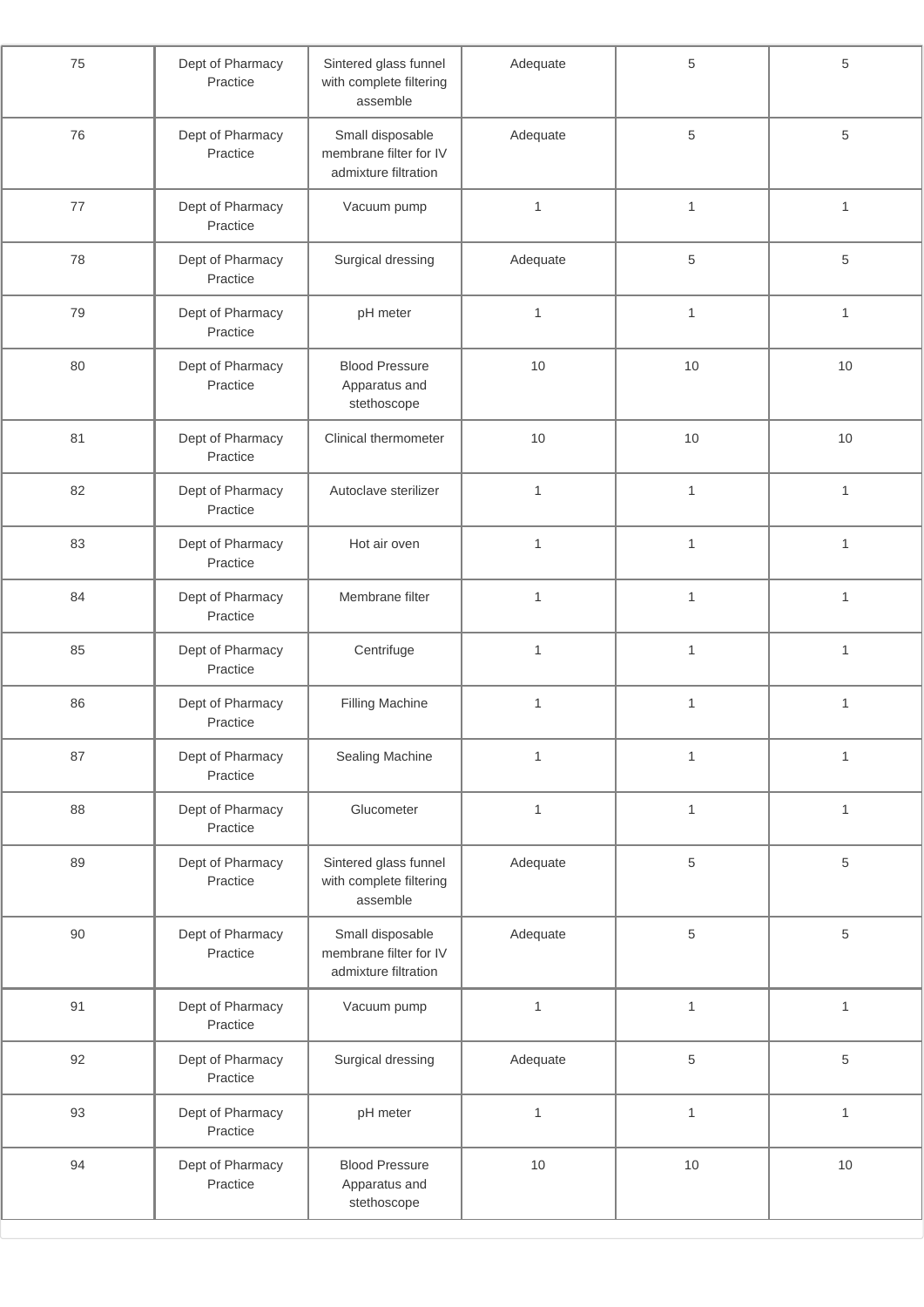| 95  | Dept of Pharmacy<br>Practice | Clinical thermometer                     | $10$           | $10$           | 10             |
|-----|------------------------------|------------------------------------------|----------------|----------------|----------------|
| 96  | Dept of<br>Pharmacognosy     | Compound Microscope                      | 30             | 30             | 30             |
| 97  | Dept of<br>Pharmacognosy     | Dissecting Microscope                    | 30             | 30             | 30             |
| 98  | Dept of<br>Pharmacognosy     | Projection Microscope                    | $\overline{2}$ | $\overline{2}$ | $\overline{2}$ |
| 99  | Dept of<br>Pharmacognosy     | <b>Binocular Microscope</b>              | $\mathbf{1}$   | $\mathbf{1}$   | $\mathbf{1}$   |
| 100 | Dept of<br>Pharmacognosy     | Polarized Microscope                     | $\mathbf{1}$   | 1              | $\mathbf{1}$   |
| 101 | Dept of<br>Pharmacognosy     | <b>Electronic Digital</b><br>balance     | $\sqrt{2}$     | $\overline{2}$ | $\mathbf 2$    |
| 102 | Dept of<br>Pharmacognosy     | Autoclave                                | $\sqrt{2}$     | $\overline{c}$ | $\mathbf 2$    |
| 103 | Dept of<br>Pharmacognosy     | Hot air oven                             | $\sqrt{2}$     | $\overline{2}$ | $\sqrt{2}$     |
| 104 | Dept of<br>Pharmacognosy     | Refrigerator                             | $\mathbf{1}$   | $\mathbf{1}$   | $\mathbf{1}$   |
| 105 | Dept of<br>Pharmacognosy     | Zone reader                              | $\mathbf{1}$   | $\mathbf{1}$   | $\mathbf{1}$   |
| 106 | Dept of<br>Pharmacognosy     | Digital pH Meter                         | $\mathbf{1}$   | $\mathbf{1}$   | $\mathbf{1}$   |
| 107 | Dept of<br>Pharmacognosy     | Colorimeter                              | $\mathbf{1}$   | 1              | $\mathbf{1}$   |
| 108 | Dept of<br>Pharmacognosy     | Sterility testing unit                   | $\mathbf{1}$   | $\mathbf{1}$   | $\mathbf{1}$   |
| 109 | Dept of<br>Pharmacognosy     | Camera lucida                            | 20             | 20             | 20             |
| 110 | Dept of<br>Pharmacognosy     | Eye piece micrometer                     | 20             | 20             | 20             |
| 111 | Dept of<br>Pharmacognosy     | Stage micrometer                         | 20             | $20\,$         | 20             |
| 112 | Dept of<br>Pharmacognosy     | Muffle furnace                           | $\mathbf{1}$   | $\mathbf{1}$   | $\mathbf{1}$   |
| 113 | Dept of<br>Pharmacognosy     | Moisture balance                         | $\mathbf{1}$   | $\mathbf{1}$   | $\mathbf{1}$   |
| 114 | Dept of<br>Pharmacognosy     | <b>Heating Mantles-Small</b>             | $\overline{4}$ | $\overline{4}$ | $\overline{4}$ |
| 115 | Dept of<br>Pharmacognosy     | Vacuum pump                              | $\sqrt{2}$     | $\overline{c}$ | $\mathbf 2$    |
| 116 | Dept of<br>Pharmacognosy     | Micropipette single &<br>Multi Channeled | $\sqrt{2}$     | $\overline{c}$ | $\mathbf 2$    |
|     |                              |                                          |                |                |                |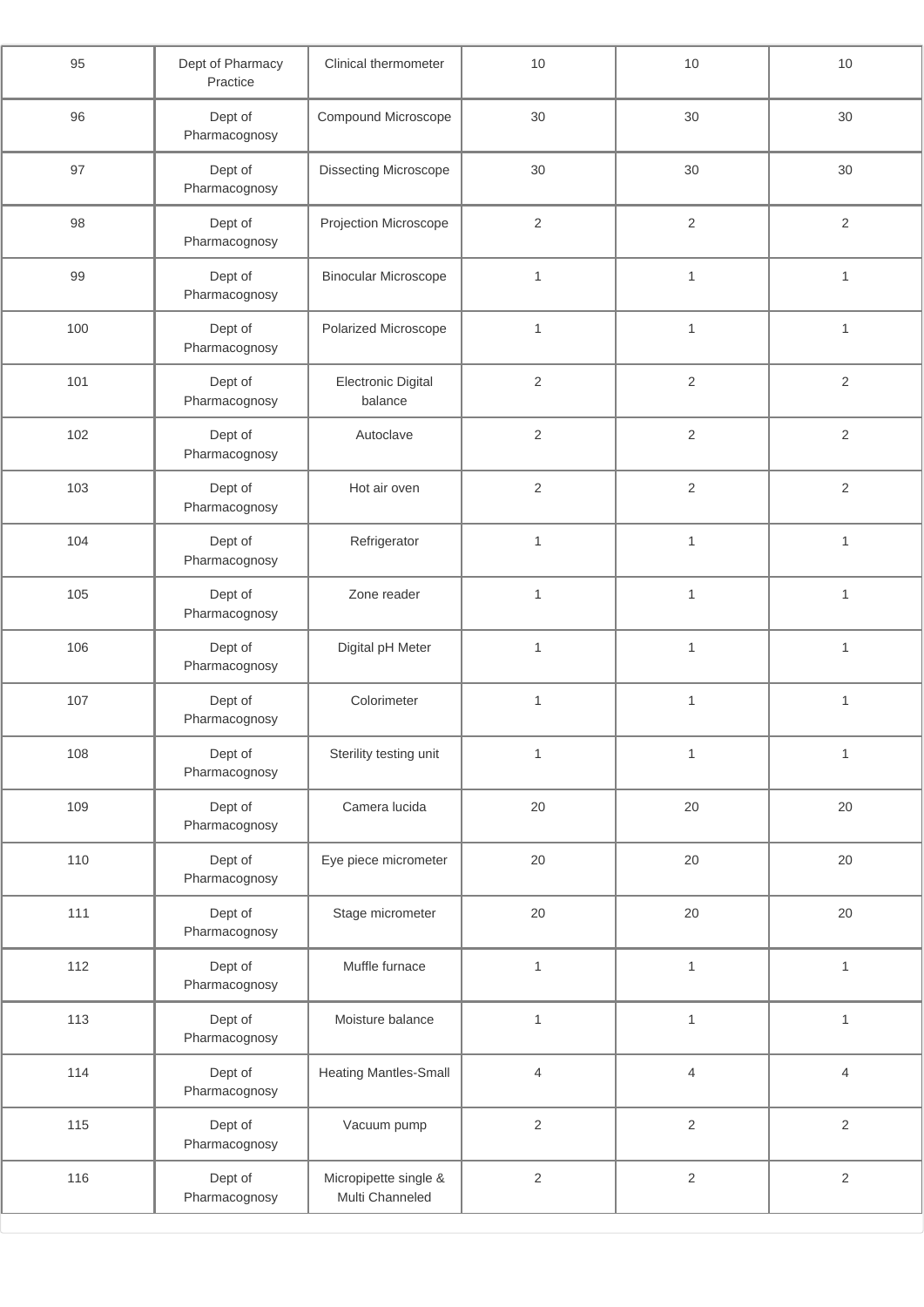| 117 | Dept of<br>Pharmacognosy | Micro Centrifuge                       | $\mathbf{1}$   | $\mathbf{1}$   | $\mathbf{1}$   |
|-----|--------------------------|----------------------------------------|----------------|----------------|----------------|
| 118 | Dept of<br>Pharmacognosy | Electric water bath                    | $\overline{4}$ | $\overline{4}$ | $\overline{4}$ |
| 119 | Dept of<br>Pharmacognosy | Hot plate                              | $\overline{4}$ | $\overline{4}$ | $\overline{4}$ |
| 120 | Dept of<br>Pharmacognosy | Microtome rotary                       | $\mathbf{1}$   | $\mathbf{1}$   | $\mathbf{1}$   |
| 121 | Dept of<br>Pharmacognosy | Mixer grinder                          | $\overline{2}$ | $\overline{2}$ | $\overline{2}$ |
| 122 | Dept of<br>Pharmacognosy | <b>UV Cabinet</b>                      | $\sqrt{2}$     | $\sqrt{2}$     | $\sqrt{2}$     |
| 123 | Dept of<br>Pharmacognosy | Water Distillation unit                | $\mathbf{1}$   | $\mathbf{1}$   | $\mathbf{1}$   |
| 124 | Dept of<br>Pharmacognosy | Cutter Mill (Bark and<br>seed grinder) | $\mathbf{1}$   | $\mathbf{1}$   | $\mathbf{1}$   |
| 125 | Dept of<br>Pharmacognosy | <b>Medicinal Plant Chart</b>           | Adequate       | 10             | $10$           |
| 126 | Dept of<br>Pharmacognosy | Models                                 | Adequate       | 5              | $\sqrt{5}$     |
| 127 | Dept of<br>Pharmacognosy | <b>Permanent Slide</b>                 | Adequate       | 25             | 25             |
| 128 | Dept of<br>Pharmacognosy | Sonicator                              | $\mathbf{1}$   | $\mathbf{1}$   | $\mathbf{1}$   |
| 129 | Dept of<br>Pharmacognosy | Electrophoresis                        | $\mathbf{1}$   | $\mathbf{1}$   | $\mathbf{1}$   |
| 130 | Dept of<br>Pharmacognosy | Fermentor                              | $\mathbf{1}$   | $\mathbf{1}$   | $\mathbf{1}$   |
| 131 | Dept of<br>Pharmacognosy | Rotary Shaker                          | $\mathbf{1}$   | $\mathbf{1}$   | $\mathbf{1}$   |
| 132 | Dept of<br>Pharmacognosy | Compound Microscope                    | 30             | 30             | 30             |
| 133 | Dept of<br>Pharmacognosy | Dissecting Microscope                  | 30             | $30\,$         | 30             |
| 134 | Dept of<br>Pharmacognosy | Projection Microscope                  | $\sqrt{2}$     | $\overline{2}$ | $\sqrt{2}$     |
| 135 | Dept of<br>Pharmacognosy | <b>Binocular Microscope</b>            | $\mathbf{1}$   | $\mathbf{1}$   | $\mathbf{1}$   |
| 136 | Dept of<br>Pharmacognosy | Polarized Microscope                   | $\mathbf{1}$   | $\mathbf{1}$   | $\mathbf{1}$   |
| 137 | Dept of<br>Pharmacognosy | <b>Electronic Digital</b><br>balance   | $\sqrt{2}$     | $\overline{2}$ | $\sqrt{2}$     |
| 138 | Dept of<br>Pharmacognosy | Autoclave                              | $\sqrt{2}$     | $\mathbf{2}$   | $\sqrt{2}$     |
|     |                          |                                        |                |                |                |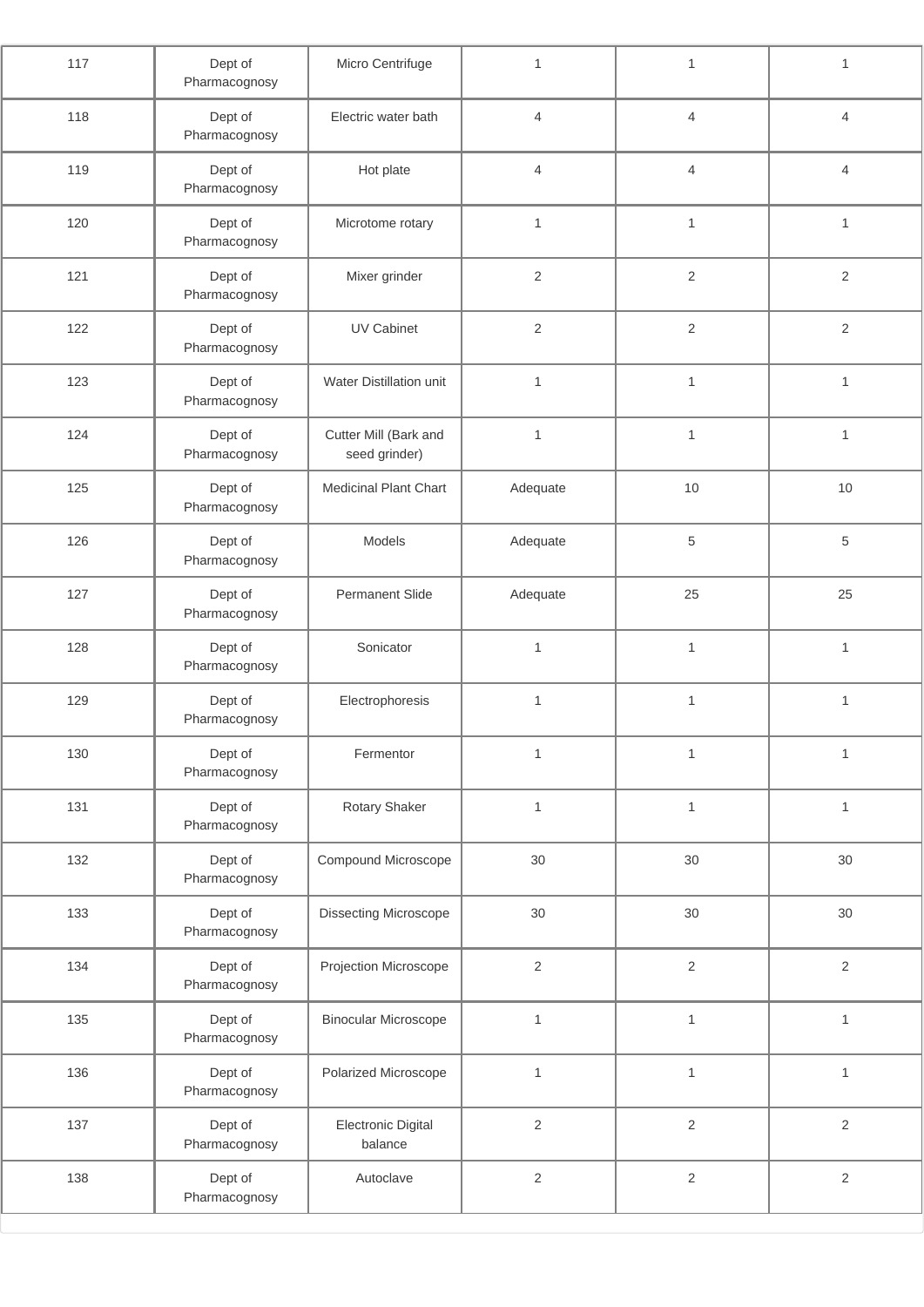| 139 | Dept of<br>Pharmacognosy | Hot air oven                             | $\mathbf{2}$   | $\overline{2}$           | $\overline{2}$ |
|-----|--------------------------|------------------------------------------|----------------|--------------------------|----------------|
| 140 | Dept of<br>Pharmacognosy | Refrigerator                             | $\mathbf{1}$   | $\mathbf{1}$             | $\mathbf{1}$   |
| 141 | Dept of<br>Pharmacognosy | Zone reader                              | $\mathbf{1}$   | $\mathbf{1}$             | $\mathbf{1}$   |
| 142 | Dept of<br>Pharmacognosy | Digital pH Meter                         | $\mathbf{1}$   | $\mathbf{1}$             | $\mathbf{1}$   |
| 143 | Dept of<br>Pharmacognosy | Colorimeter                              | $\mathbf{1}$   | $\mathbf{1}$             | $\mathbf{1}$   |
| 144 | Dept of<br>Pharmacognosy | Sterility testing unit                   | $\mathbf{1}$   | $\mathbf{1}$             | $\mathbf{1}$   |
| 145 | Dept of<br>Pharmacognosy | Camera lucida                            | 20             | 20                       | 20             |
| 146 | Dept of<br>Pharmacognosy | Eye piece micrometer                     | 20             | 20                       | 20             |
| 147 | Dept of<br>Pharmacognosy | Stage micrometer                         | 20             | 20                       | 20             |
| 148 | Dept of<br>Pharmacognosy | Muffle furnace                           | $\mathbf{1}$   | $\mathbf{1}$             | $\mathbf{1}$   |
| 149 | Dept of<br>Pharmacognosy | Moisture balance                         | $\mathbf{1}$   | $\mathbf{1}$             | $\mathbf{1}$   |
| 150 | Dept of<br>Pharmacognosy | <b>Heating Mantles-Small</b>             | $\overline{4}$ | $\overline{4}$           | $\overline{4}$ |
| 151 | Dept of<br>Pharmacognosy | Vacuum pump                              | $\overline{2}$ | $\sqrt{2}$               | $\overline{2}$ |
| 152 | Dept of<br>Pharmacognosy | Micropipette single &<br>Multi Channeled | $\mathbf{2}$   | $\sqrt{2}$               | $\sqrt{2}$     |
| 153 | Dept of<br>Pharmacognosy | Micro Centrifuge                         | $\mathbf{1}$   | $\mathbf{1}$             | $\mathbf{1}$   |
| 154 | Dept of<br>Pharmacognosy | Electric water bath                      | $\overline{4}$ | $\overline{\mathcal{L}}$ | $\overline{4}$ |
| 155 | Dept of<br>Pharmacognosy | Hot plate                                | $\overline{4}$ | $\overline{4}$           | $\overline{4}$ |
| 156 | Dept of<br>Pharmacognosy | Microtome rotary                         | $\mathbf{1}$   | $\mathbf{1}$             | $\mathbf{1}$   |
| 157 | Dept of<br>Pharmacognosy | Mixer grinder                            | $\overline{2}$ | $\overline{c}$           | $\mathbf 2$    |
| 158 | Dept of<br>Pharmacognosy | UV Cabinet                               | $\mathbf{2}$   | $\overline{c}$           | $\sqrt{2}$     |
| 159 | Dept of<br>Pharmacognosy | Water Distillation unit                  | $\mathbf{1}$   | $\mathbf{1}$             | $\mathbf{1}$   |
| 160 | Dept of<br>Pharmacognosy | Cutter Mill (Bark and<br>seed grinder)   | $\mathbf{1}$   | $\mathbf{1}$             | $\mathbf{1}$   |
|     |                          |                                          |                |                          |                |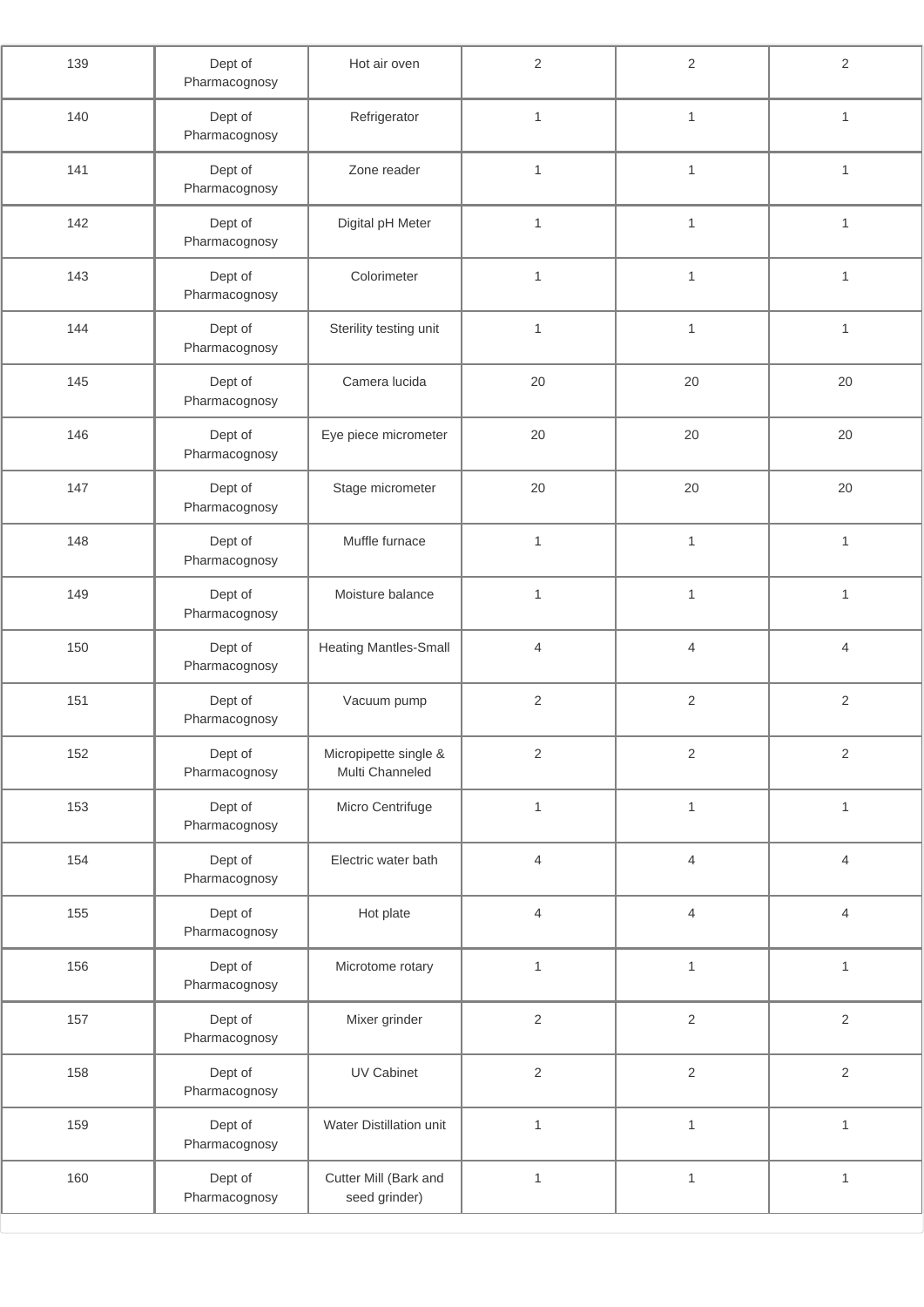| 161 | Dept of<br>Pharmacognosy | Medicinal Plant Chart                                | Adequate     | 10           | $10$         |
|-----|--------------------------|------------------------------------------------------|--------------|--------------|--------------|
| 162 | Dept of<br>Pharmacognosy | Models                                               | Adequate     | 5            | 5            |
| 163 | Dept of<br>Pharmacognosy | <b>Permanent Slide</b>                               | Adequate     | 25           | 25           |
| 164 | Dept of<br>Pharmacognosy | Sonicator                                            | $\mathbf{1}$ | $\mathbf{1}$ | $\mathbf{1}$ |
| 165 | Dept of<br>Pharmacognosy | Electrophoresis                                      | $\mathbf{1}$ | $\mathbf{1}$ | $\mathbf{1}$ |
| 166 | Dept of<br>Pharmacognosy | Fermentor                                            | 1            | $\mathbf{1}$ | $\mathbf{1}$ |
| 167 | Dept of<br>Pharmacognosy | Rotary Shaker                                        | $\mathbf{1}$ | $\mathbf{1}$ | $\mathbf{1}$ |
| 168 | Dept of Pharmacology     | Microscopes                                          | 20           | 20           | 20           |
| 169 | Dept of Pharmacology     | Haemocytometer with<br>Micropipettes                 | 20           | 20           | 20           |
| 170 | Dept of Pharmacology     | Sahli's<br>haemocytometer                            | 20           | 20           | 20           |
| 171 | Dept of Pharmacology     | Hutchinson's<br>spirometer                           | $\mathbf{1}$ | $\mathbf{1}$ | $\mathbf{1}$ |
| 172 | Dept of Pharmacology     | Spygmomanometer                                      | 10           | 10           | 10           |
| 173 | Dept of Pharmacology     | Stethoscope                                          | 10           | 10           | 10           |
| 174 | Dept of Pharmacology     | <b>Different Contraceptive</b><br>Devices and Models | $\mathbf{1}$ | $\mathbf{1}$ | $\mathbf{1}$ |
| 175 | Dept of Pharmacology     | Pregnancy diagnosis kit                              | $\mathbf{1}$ | 1            | $\mathbf{1}$ |
| 176 | Dept of Pharmacology     | Mercury thermometer                                  | $10$         | 10           | 10           |
| 177 | Dept of Pharmacology     | Cell analyzer                                        | $\mathbf{1}$ | $\mathbf{1}$ | $\mathbf{1}$ |
| 178 | Dept of Pharmacology     | Permanent Slides for<br>various tissues              | $\mathbf{1}$ | $\mathbf{1}$ | $\mathbf{1}$ |
| 179 | Dept of Pharmacology     | Models for various<br>organs                         | $\mathbf{1}$ | $\mathbf{1}$ | $\mathbf 1$  |
| 180 | Dept of Pharmacology     | Specimen for various<br>organs and systems           | $\mathbf{1}$ | $\mathbf{1}$ | $\mathbf{1}$ |
| 181 | Dept of Pharmacology     | Skeleton and bones                                   | $\mathbf{1}$ | $\mathbf{1}$ | $\mathbf{1}$ |
| 182 | Dept of Pharmacology     | Muscle electrodes                                    | $\mathbf{1}$ | $\mathbf{1}$ | $\mathbf{1}$ |
| 183 | Dept of Pharmacology     | Lucas moist chamber                                  | $\mathbf{1}$ | $\mathbf{1}$ | $\mathbf{1}$ |
| 184 | Dept of Pharmacology     | Myographic lever                                     | $\mathbf{1}$ | $\mathbf{1}$ | $\mathbf{1}$ |
| 185 | Dept of Pharmacology     | Stimulator                                           | $\mathbf{1}$ | $\mathbf{1}$ | $\mathbf{1}$ |
| 186 | Dept of Pharmacology     | Centrifuge                                           | $\mathbf{1}$ | $\mathbf{1}$ | $\mathbf{1}$ |
|     |                          |                                                      |              |              |              |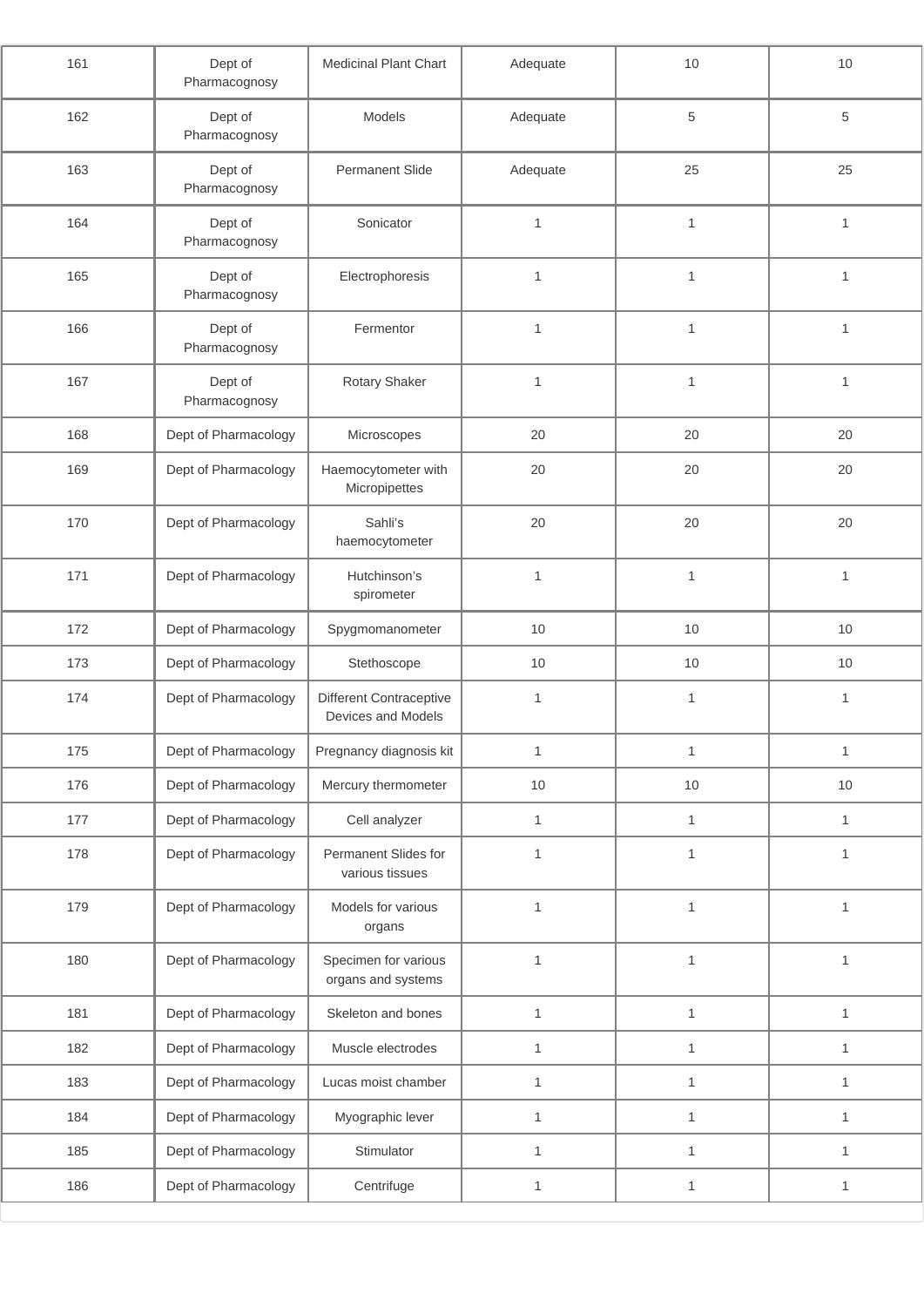| 187 | Dept of Pharmacology                | Sherrington's<br>kymograph machine /<br>polyrite                 |              | 10           | 10           |
|-----|-------------------------------------|------------------------------------------------------------------|--------------|--------------|--------------|
| 188 | Dept of Pharmacology                | Sherrington drum                                                 | 10           | $10$         | 10           |
| 189 | Dept of Pharmacology                | Perspex bath assembly<br>(single unit)                           | 10           | 10           | $10$         |
| 190 | Dept of Pharmacology                | Aerators                                                         | 10           | 10           | 10           |
| 191 | Dept of Pharmacology                | Software packages for<br>experiment                              | $\mathbf{1}$ | $\mathbf{1}$ | $\mathbf{1}$ |
| 192 | Dept of Pharmacology                | Standard graph of<br>various drug                                | Adequate     | $\,$ 5 $\,$  | 5            |
| 193 | Dept of Pharmacology                | Actophotometer                                                   | $\mathbf{1}$ | $\mathbf{1}$ | $\mathbf{1}$ |
| 194 | Dept of Pharmacology                | Rotarod                                                          | $\mathbf{1}$ | $\mathbf{1}$ | $\mathbf{1}$ |
| 195 | Dept of Pharmacology                | Pole climbing<br>apparatus                                       | $\mathbf{1}$ | $\mathbf{1}$ | $\mathbf{1}$ |
| 196 | Dept of Pharmacology                | Analgesiometer (eddy's<br>hot plate and radiant<br>heat methods) | $\mathbf{1}$ | $\mathbf{1}$ | $\mathbf{1}$ |
| 197 | Dept of Pharmacology                | Convulsiometer                                                   | $\mathbf{1}$ | $\mathbf{1}$ | $\mathbf{1}$ |
| 198 | Dept of Pharmacology                | Plethysmograph                                                   | $\mathbf{1}$ | $\mathbf{1}$ | $\mathbf{1}$ |
| 199 | Dept of Pharmacology                | Digital pH meter                                                 | 1<br>1       |              | $\mathbf{1}$ |
| 200 | Dept of Pharmacology                | Histamine chamber                                                | $\mathbf{1}$ | $\mathbf{1}$ | $\mathbf{1}$ |
| 201 | Dept of Pharmacology                | Metabolic cage                                                   | $\mathbf{1}$ | 1            | $\mathbf{1}$ |
| 202 | Dept of Pharmacology                | Dissection tray &<br>boards                                      | 10           | 10           | 10           |
| 203 | Dept of Pharmacology                | Stereotaxic apparatus                                            | $\mathbf{1}$ | $\mathbf{1}$ | $\mathbf{1}$ |
| 204 | Dept of Pharmacology                | Digital glucometer                                               | $\mathbf{1}$ | $\mathbf{1}$ | $\mathbf{1}$ |
| 205 | Dept of Pharmacology                | Folin- wu tubes                                                  | 60           | 60           | 60           |
| 206 | Dept of Pharmacology                | Hemostatic artery<br>forceps                                     | 10           | $10$         | 10           |
| 207 | Dept of Pharmacology                | Levers, cannula                                                  | 20           | 20           | 20           |
| 208 | Dept of Pharmacology                | Hypodermic syringes &<br>needles Size<br>15,24,26G               | 20           | 20           | 20           |
| 209 | Dept of Pharmaceutical<br>Chemistry | Refractometer                                                    | $\mathbf{1}$ | $\mathbf{1}$ | $\mathbf{1}$ |
| 210 | Dept of Pharmaceutical<br>Chemistry | Polarimeter                                                      | $\mathbf{1}$ | $\mathbf{1}$ | $\mathbf{1}$ |
| 211 | Dept of Pharmaceutical<br>Chemistry | Photoelectric<br>colorimeter                                     | $\mathbf{1}$ | $\mathbf{1}$ | $\mathbf{1}$ |
| 212 | Dept of Pharmaceutical<br>Chemistry | Atomic model set                                                 | $\mathbf{2}$ | $\sqrt{2}$   | $\sqrt{2}$   |
|     |                                     |                                                                  |              |              |              |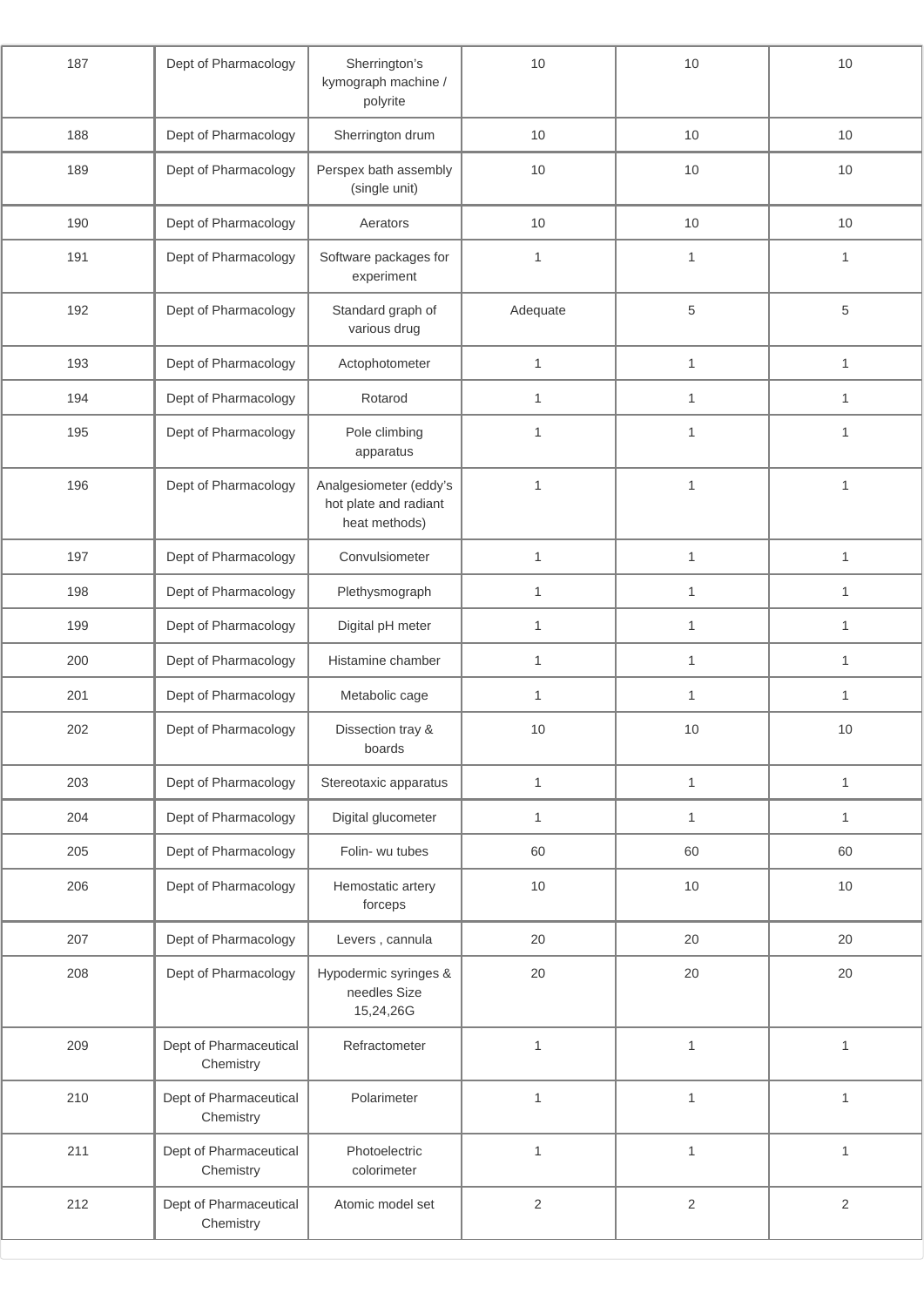| 213 | Dept of Pharmaceutical<br>Chemistry | Electronic balance                                      | $\overline{2}$ | $\overline{2}$ | $\overline{2}$ |
|-----|-------------------------------------|---------------------------------------------------------|----------------|----------------|----------------|
| 214 | Dept of Pharmaceutical<br>Chemistry | Periodic table chart<br>Adequate                        |                | 5              | 5              |
| 215 | Dept of Pharmaceutical<br>Chemistry | Hot plates                                              | $\,8\,$        | 8              | 8              |
| 216 | Dept of Pharmaceutical<br>Chemistry | Oven                                                    | 5              | 5              | 5              |
| 217 | Dept of Pharmaceutical<br>Chemistry | Refrigerator                                            | $\overline{2}$ | 2              | $\overline{2}$ |
| 218 | Dept of Pharmaceutical<br>Chemistry | Analytical Balances for<br>demonstration                | 5              | 5              | 5              |
| 219 | Dept of Pharmaceutical<br>Chemistry | Digital balance 10mg<br>sensitivity                     | 5              | 5              | 5              |
| 220 | Dept of Pharmaceutical<br>Chemistry | Suction pumps                                           | $\sqrt{5}$     | 5              | $\,$ 5 $\,$    |
| 221 | Dept of Pharmaceutical<br>Chemistry | Muffle Furnace                                          | $\overline{2}$ | $\overline{2}$ | $\overline{2}$ |
| 222 | Dept of Pharmaceutical<br>Chemistry | <b>Mechanical Stirrers</b>                              | $\sqrt{5}$     | 5              | 5              |
| 223 | Dept of Pharmaceutical<br>Chemistry | Magnetic Stirrers with<br>Thermostat                    | 10             | 10             | 10             |
| 224 | Dept of Pharmaceutical<br>Chemistry | Vacuum Pump                                             | $\overline{2}$ | $\overline{2}$ | $\overline{2}$ |
| 225 | Dept of Pharmaceutical<br>Chemistry | Digital pH meter                                        | 5              | 5              | $\,$ 5 $\,$    |
| 226 | Dept of Pharmaceutical<br>Chemistry | Microwave Oven                                          | $\sqrt{2}$     | $\overline{2}$ | $\sqrt{2}$     |
| 227 | Dept of Pharmaceutical<br>Chemistry | <b>Distillation Unit</b>                                | $\sqrt{2}$     | $\overline{2}$ | $\overline{2}$ |
| 228 | Dept of Pharmaceutical<br>Chemistry | Arsenic Limit Test<br>Apparatus                         | 20             | 20             | 20             |
| 229 | Dept of Pharmaceutical<br>Chemistry | Reflux flask and<br>condenser double /<br>triple necked | 20             | 20             | 20             |
| 230 | Dept of Pharmaceutical<br>Chemistry | Nessler's Cylinders                                     | 50             | 50             | 50             |
| 231 | Dept of Pharmaceutical<br>Chemistry | Reflux flask and<br>condenser single<br>Necked          | 25             | 25             | 25             |
| 232 | Dept of Pharmaceutical<br>Chemistry | Electronic water bath(<br>12 holes)                     | $\sqrt{5}$     | 5              | 5              |
| 233 | Dept of Pharmaceutical<br>Chemistry | Copper water bath                                       | 25<br>25       |                | 25             |
| 234 | Dept of Pharmaceutical<br>Chemistry | Colorimeter                                             | $\mathbf{1}$   | $\mathbf{1}$   | $\mathbf{1}$   |
|     |                                     |                                                         |                |                |                |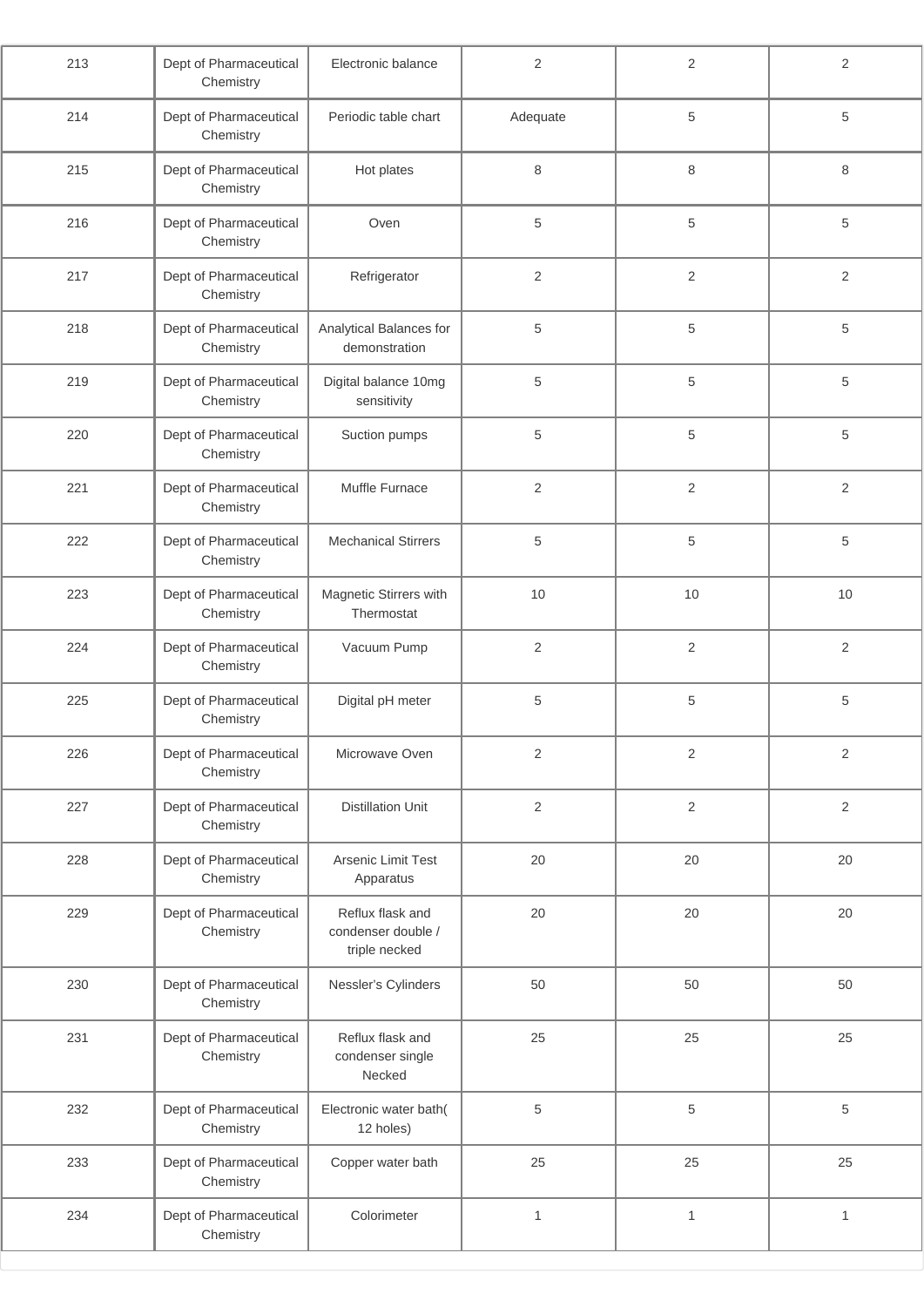| 235 | Dept of Pharmaceutical<br>Chemistry | UV-Visible<br>Spectrophotometer                                       | 1            | 1            | 1            |
|-----|-------------------------------------|-----------------------------------------------------------------------|--------------|--------------|--------------|
| 236 | Dept of Pharmaceutical<br>Chemistry | Flourimeter                                                           | $\mathbf{1}$ | $\mathbf{1}$ | $\mathbf{1}$ |
| 237 | Dept of Pharmaceutical<br>Chemistry | Digital Balance (1mg<br>sensitivity)                                  | $\mathbf{1}$ | 1            | $\mathbf{1}$ |
| 238 | Dept of Pharmaceutical<br>Chemistry | Nephelo Turbidity<br>meter                                            | $\mathbf{1}$ | 1            | $\mathbf{1}$ |
| 239 | Dept of Pharmaceutical<br>Chemistry | Flame Photometer                                                      | $\mathbf{1}$ | $\mathbf{1}$ | $\mathbf{1}$ |
| 240 | Dept of Pharmaceutical<br>Chemistry | Potentiometer                                                         | $\mathbf{1}$ | 1            | 1            |
| 241 | Dept of Pharmaceutical<br>Chemistry | Conductivity meter                                                    | $\mathbf{1}$ | 1            | $\mathbf{1}$ |
| 242 | Dept of Pharmaceutical<br>Chemistry | <b>HPLC</b>                                                           | $\mathbf{1}$ | $\mathbf{1}$ | $\mathbf{1}$ |
| 243 | Dept of Pharmaceutical<br>Chemistry | <b>HPTLC</b> (Desirable)                                              | $\mathbf{1}$ | $\mathbf{1}$ | $\mathbf{1}$ |
| 244 | Dept of Pharmaceutical<br>Chemistry | Atomic Absorption and<br>Emission<br>spectrophotometer<br>(Desirable) | $\mathbf{1}$ | $\mathbf{1}$ | $\mathbf{1}$ |
| 245 | Dept of Pharmaceutical<br>Chemistry | <b>Biochemistry Analyzer</b><br>(Desirable)                           | $\mathbf{1}$ | $\mathbf{1}$ | $\mathbf{1}$ |
| 246 | Dept of Pharmaceutical<br>Chemistry | Carbon, Hydrogen,<br>Nitrogen Analyzer<br>(Desirable)                 | $\mathbf{1}$ | 1            | $\mathbf{1}$ |
| 247 | Dept of Pharmaceutical<br>Chemistry | Deep Freezer<br>(Desirable)                                           | $\mathbf{1}$ | $\mathbf{1}$ | $\mathbf{1}$ |
| 248 | Dept of Pharmaceutical<br>Chemistry | Ion-Exchanger                                                         | $\mathbf{1}$ | $\mathbf{1}$ | $\mathbf{1}$ |
| 249 | Dept of Pharmaceutical<br>Chemistry | Lyophilizer (Desirable)                                               | $\mathbf{1}$ | $\mathbf{1}$ | $\mathbf{1}$ |
|     |                                     |                                                                       |              |              |              |

**Details of the workshops/ Seminars/ Conferences/ Guest Lectures conducted for the past 3 years**

| S.No | Type of Activity | Title of the event | Year | <b>Duration (in</b><br>days) | <b>Number of</b><br><b>Participants</b> |
|------|------------------|--------------------|------|------------------------------|-----------------------------------------|
|      | Workshop         | <b>NA</b>          | 2018 |                              |                                         |

### **Details of the workshops/ Seminars/ Conferences/ Guest Lectures Attended for the past 3 years**

| S.No | <b>Type of Activity</b> | Name of the Faculty | Title of the event | Year | <b>Date</b>         | <b>Place</b> |
|------|-------------------------|---------------------|--------------------|------|---------------------|--------------|
|      | Workshop                | <b>NA</b>           | <b>NA</b>          | 2018 | $26 - 01 -$<br>2019 | <b>NA</b>    |

**Details of the Research papers presented in the workshops/ Seminars/ Conferences for the past 3 years**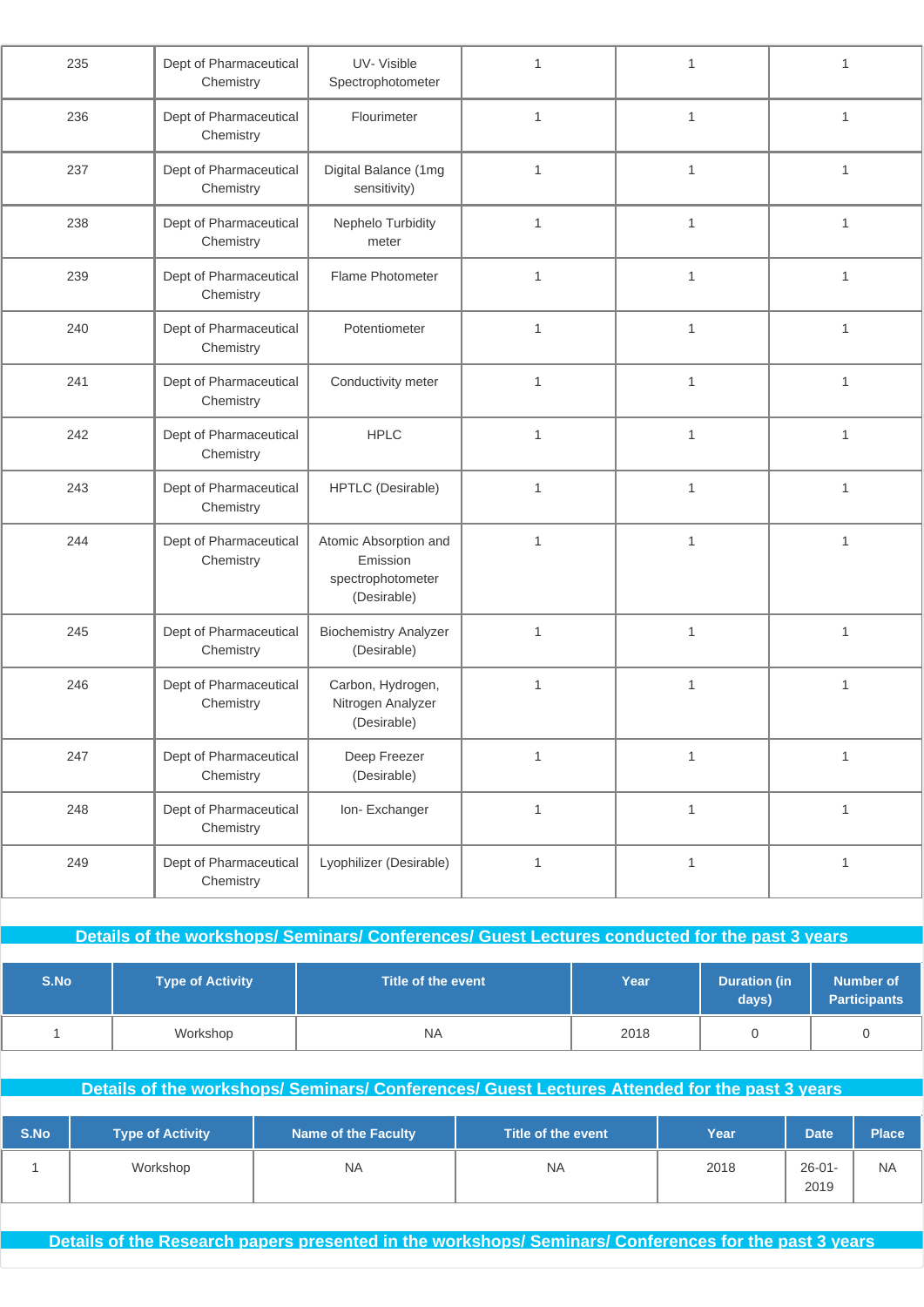| S.No | Name of the<br><b>Faculty/Student</b> | Title of the paper | Name of the work<br>shop/Seminars/<br><b>Conferences</b> | Year | <b>Date</b> | <b>Place</b> | <b>Grant (Amount in</b><br>INR) received<br>from Funding<br>agency |
|------|---------------------------------------|--------------------|----------------------------------------------------------|------|-------------|--------------|--------------------------------------------------------------------|
|      | <b>NA</b>                             | <b>NA</b>          | <b>NA</b>                                                | 2018 | 26-01-2019  | <b>NA</b>    |                                                                    |

|                                                                 | Details of the Extension & out reach programs conducted for the past 3 years |                                   |      |                                               |                                               |  |  |
|-----------------------------------------------------------------|------------------------------------------------------------------------------|-----------------------------------|------|-----------------------------------------------|-----------------------------------------------|--|--|
|                                                                 |                                                                              |                                   |      |                                               |                                               |  |  |
| S.No                                                            | <b>Name of the Activity</b>                                                  | <b>Collaborating Organization</b> | Year | <b>No.of Teacher's</b><br><b>Participated</b> | <b>No.of Student's</b><br><b>Participated</b> |  |  |
|                                                                 | <b>NA</b>                                                                    | <b>NA</b>                         | 2018 | $\mathbf 0$                                   | 0                                             |  |  |
|                                                                 |                                                                              |                                   |      |                                               |                                               |  |  |
|                                                                 | <b>Sports</b>                                                                |                                   |      |                                               |                                               |  |  |
| Facilities available for conducting sports events<br><b>Yes</b> |                                                                              |                                   |      |                                               |                                               |  |  |
| <b>Name</b>                                                     | <b>NA</b>                                                                    | Qualification                     |      | <b>NA</b>                                     |                                               |  |  |
| <b>Experience (in Years)</b>                                    | $\bf{0}$                                                                     |                                   |      |                                               |                                               |  |  |
| S.No<br><b>Activity</b>                                         |                                                                              | <b>Name of the Activity</b>       | Year | No. of Teacher's                              | No. of Student's                              |  |  |

| -S.No | <b>Activity</b> | <b>Name of the Activity</b> | Year | No. of Teacher's   No. of Student's<br><b>Participated</b> | Participated |
|-------|-----------------|-----------------------------|------|------------------------------------------------------------|--------------|
|       | Conducted       | <b>NA</b>                   | 2018 |                                                            |              |

|                                                                                              | <b>Details of the Anti-Ragging cell</b>         |                                                                       |           |
|----------------------------------------------------------------------------------------------|-------------------------------------------------|-----------------------------------------------------------------------|-----------|
| Name of the Chairperson of<br>Anti-ragging cell                                              | Dr S P Singh                                    | No. of meeting in a year                                              | 0         |
| Is Information provided on<br>website and prospectus of the<br>institute?                    | <b>Yes</b>                                      | Case reported in previous<br>years                                    | <b>No</b> |
| If yes, status of the case<br>(Pending/Closed)                                               | <b>Closed</b>                                   |                                                                       |           |
| (Copy of the Orders for having<br>Constituted the Committee)                                 |                                                 | <b>View</b>                                                           |           |
|                                                                                              |                                                 |                                                                       |           |
|                                                                                              | <b>Details of the Gender Sensitization cell</b> |                                                                       |           |
| Name of the Chairperson of<br>Cell                                                           |                                                 | No. of activities in a year<br>(Workshop/Guest<br>lecture/orientation |           |
| No. of meeting in a year                                                                     |                                                 | Case reported in previous<br>years                                    |           |
| If yes, status of the case<br>(Pending/Closed)                                               |                                                 |                                                                       |           |
| (Copy of the Orders for having Constituted the Committe as per<br><b>SAKSHAM Guidelines)</b> |                                                 |                                                                       |           |
|                                                                                              | <b>Details of Anti-discrimination cell</b>      |                                                                       |           |
|                                                                                              |                                                 |                                                                       |           |
|                                                                                              |                                                 |                                                                       |           |

**Name of the Chairperson of Anti-discrimination cell**

**Mr Sanjay Gahlot No. of meeting in a year 0**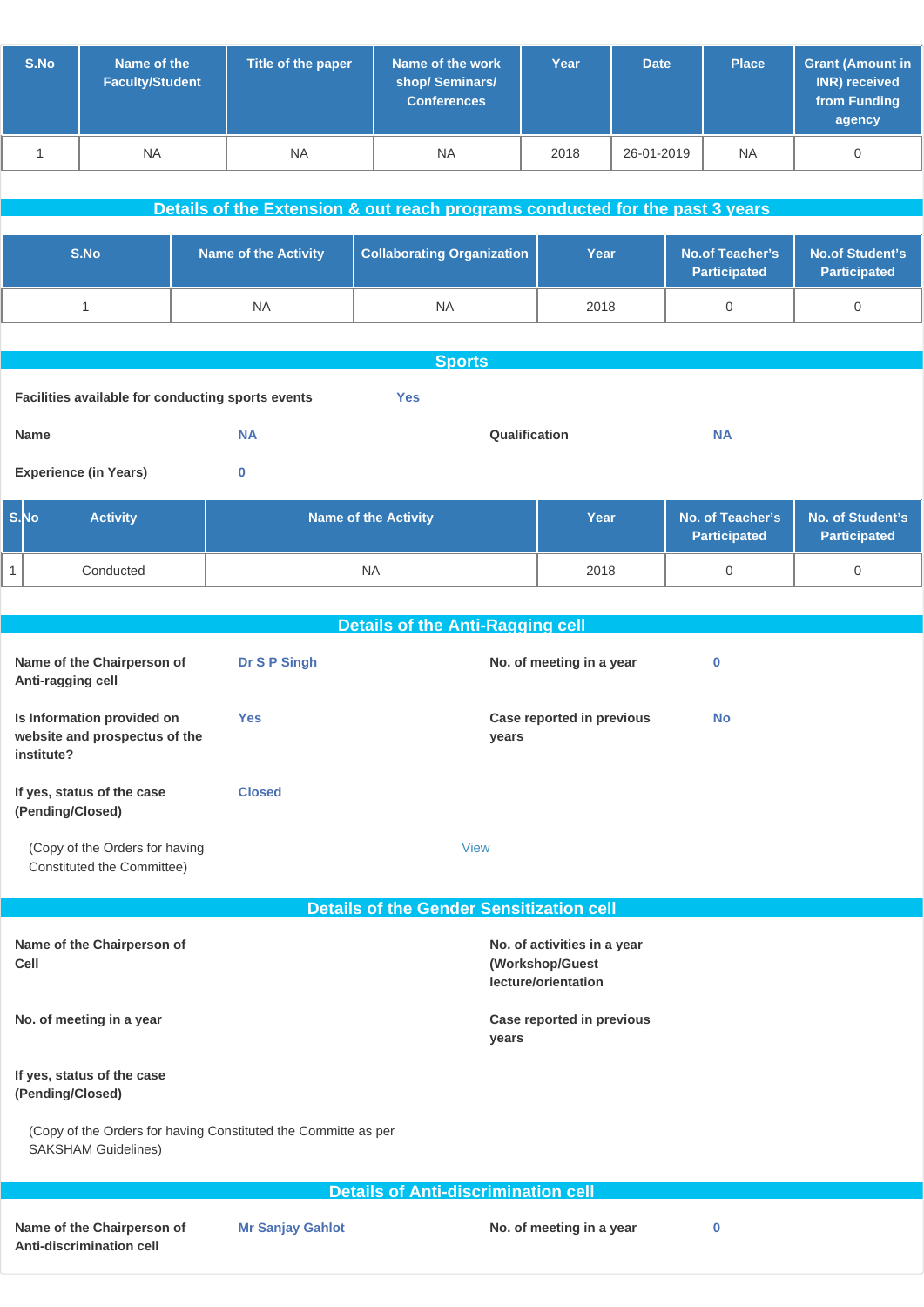| Case reported in previous<br>years                            | No                                            | If yes, status of the case<br>(Pending/Closed) | <b>Closed</b> |
|---------------------------------------------------------------|-----------------------------------------------|------------------------------------------------|---------------|
| (Copy of the Orders for having the Constituted the Committee) |                                               | View                                           |               |
|                                                               | Details of Placement and Career Guidance cell |                                                |               |

**Name of the Placement Officer <b>Mobile Number of the Mobile Number of the** 

**No. of students Participated No. of the Student Placed**

**including landline Ph. mobile,**

**email etc.**

**Placement officer**

**Percentage of placement No. of Companies participated in Placement Drive**

(Copy of the Constitution to be enclosed as Annexure)

|                                                                                                    | Details of information available on College website                                                                                     |
|----------------------------------------------------------------------------------------------------|-----------------------------------------------------------------------------------------------------------------------------------------|
| Dean/Principal                                                                                     | <b>Teaching staff</b>                                                                                                                   |
| Affiliated university and its VC<br>& Registrar                                                    | List of students admitted<br>category wise (UG & PG)in<br>current and previous years                                                    |
| Results of all examinations in<br>previous years                                                   | Details of members of the Anti<br><b>Ragging Committee Members</b><br>with contact details including<br>landline ph. Mobile, email etc. |
| Details of members of Gender<br><b>Harassment Committee</b><br><b>Members with contact details</b> | Toll free number to report<br>ragging                                                                                                   |

**Details of Hospital**

| S.No           | Name / infrastructure                      | <b>Minimum required No's</b>                                                                                                              | <b>Provided</b> |
|----------------|--------------------------------------------|-------------------------------------------------------------------------------------------------------------------------------------------|-----------------|
| $\mathbf 1$    | Hospital with teaching facility            | Nature of hospital                                                                                                                        |                 |
|                | minimum 300 bedded<br>hospital             |                                                                                                                                           |                 |
| $\overline{2}$ | Place of pharmacy practice<br>department + | Minimum carpet area of 3<br>sq.mts. per student along<br>with consent to provide the<br>professional manpower to<br>support the programme |                 |
| 3              | Available Specialties ++                   | Medicine (compulsory)                                                                                                                     |                 |
|                |                                            | (any three of the following)                                                                                                              |                 |
|                |                                            | Surgery                                                                                                                                   |                 |
|                |                                            | Pediatrics                                                                                                                                |                 |
|                |                                            | Gynecology and obstetrics                                                                                                                 |                 |
|                |                                            | Psychiatry                                                                                                                                |                 |
|                |                                            | Skin and VD                                                                                                                               |                 |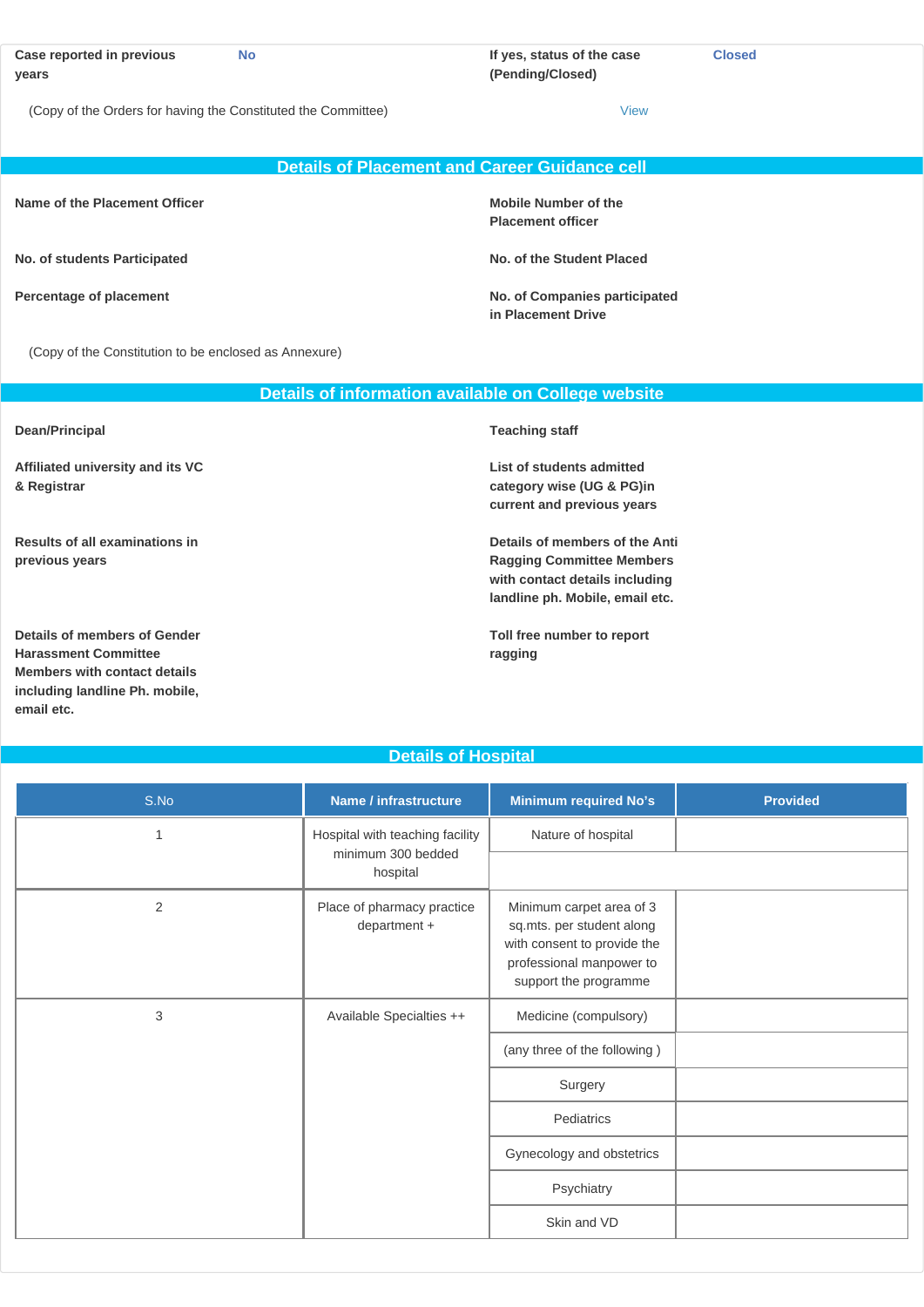| Orthopedics |                                  |             |
|-------------|----------------------------------|-------------|
|             | Location of the hospital details | Corporation |

- <sup>a</sup> Upload Approval letter of the hospital authority along with MOU<br><sup>a</sup> Inspectors are required to personality verify the space provided
- Inspectors are required to personality verify the space provided at the hospital and meet the hospital administrators for interaction ++ to be certified by the Dean/Director/Medical Supdt. of the hospital.

Uploaded Document

### **Ancillary Staff Details**

| <b>Staff Details</b>                                                     | <b>No of Available</b> |
|--------------------------------------------------------------------------|------------------------|
| Other ancillary staff available                                          |                        |
| Epidemiology                                                             |                        |
| Statistician                                                             |                        |
| Physiotherapy                                                            |                        |
| <b>Available clinical materials</b>                                      |                        |
| Average daily OPD                                                        |                        |
| Average daily IPD                                                        |                        |
| Average daily bed occupancy rate                                         |                        |
| Average daily operations                                                 |                        |
| Major                                                                    |                        |
| Minor                                                                    |                        |
| Year- wise available clinical materials (During previous<br>three years) |                        |
| Intensive care facilities                                                |                        |
| <b>I.ICU</b>                                                             |                        |
| No. of beds                                                              |                        |
| Equipment                                                                |                        |
| Average bed occupancy                                                    |                        |
| <b>II.ICCU</b>                                                           |                        |
| No. of beds                                                              |                        |
| Equipment                                                                |                        |
| Average bed occupancy                                                    |                        |
| <b>III.NICU</b>                                                          |                        |
| No. of beds                                                              |                        |
| Equipment                                                                |                        |
| Average bed occupancy                                                    |                        |
|                                                                          |                        |